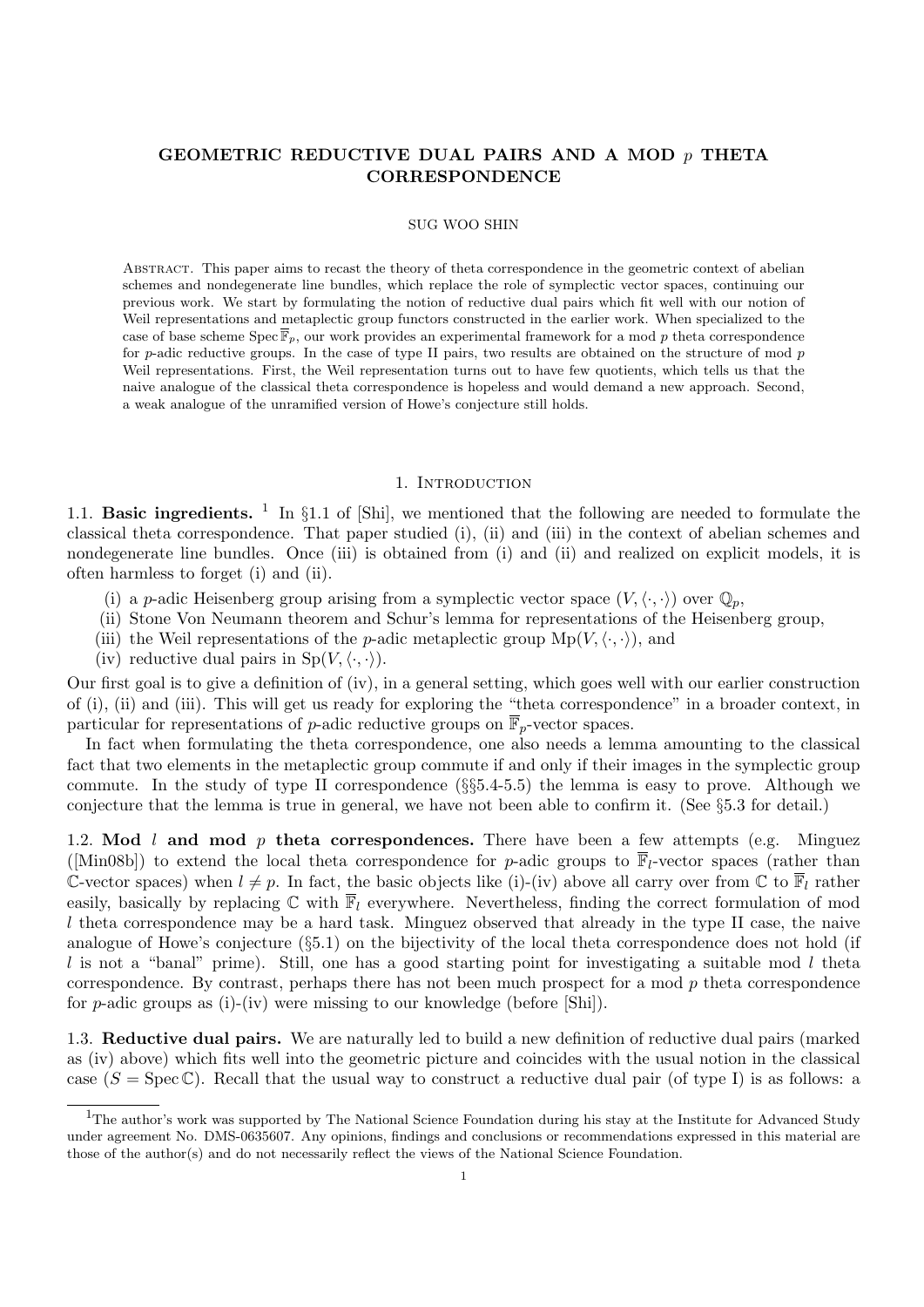Hermitian space  $(W_1,\langle\cdot,\cdot\rangle_1)$  and a skew-Hermitian space  $(W_2,\langle\cdot,\cdot\rangle_2)$ , say over  $\mathbb{Q}_p$ , give rise to a symplectic space  $(W_1 \otimes_{\mathbb{Q}_p} W_2,\langle\cdot,\cdot\rangle)$ . Then the natural embedding

$$
Aut(W_1, \langle \cdot, \cdot \rangle_1) \times Aut(W_2, \langle \cdot, \cdot \rangle_2) \hookrightarrow Sp(W_1 \otimes W_2, \langle \cdot, \cdot \rangle)
$$

realizes  $(Aut(W_1,\langle\cdot,\cdot\rangle_1), Aut(W_2,\langle\cdot,\cdot\rangle_2))$  as a reductive dual pair in the symplectic group. Our idea is basically to consider  $(A_2, L_2)$  instead of  $(W_2, \langle \cdot, \cdot \rangle_2)$ , where  $A_2$  is an abelian scheme and  $L_2$  is a nondegenerate line bundle over  $A_2$ . Or more precisely,  $(W_2, \langle \cdot, \cdot \rangle_2)$  is replaced with  $(V_pA_2, \hat{e}^{L_2})$ , consisting of the rational  $p$  odic Tate module of A and the L<sub>2</sub> Woil pairing. Once we make sense of  $(A, I) := (W_2 \otimes A_2 \wedge \$ p-adic Tate module of A and the L<sub>2</sub>-Weil pairing. Once we make sense of  $(A, L) := (W_1 \otimes A_2, \langle \cdot, \cdot \rangle_1 \otimes L_2)$ as an abelian scheme with a line bundle, we will be able to think of  $Aut(W_1, \langle \cdot, \cdot \rangle_1)$  and  $Aut(V_pA_2, \hat{e}_p^{L_2})$  as a reductive dual pair in  $Sp(V_pA, \hat{e}_p^L)$ .<br>From the proposentation theoretic

From the representation theoretic viewpoint, it may not be always desirable that  $Sp(V_pA, \hat{e}_p^L)$  (which is viewed as a sheaf on the base scheme S of A) varies when A moves in a family of abelian varieties, though this may be an interesting phenomenon (especially in mixed characteristic). Thus we introduce a level structure which is an isomorphism from  $V_pA$  onto a fixed object with compatible symplectic structure. In particular, it induces an isomorphism from  $Sp(V_pA, \hat{e}_p^L)$  onto a fixed symplectic group. When A is over  $\mathbb{C}$ , a level structure provides a way to recover the classical notion of (i)-(iv) from our construction. When A is over  $\overline{\mathbb{F}}_p$ , a level structure is an isomorphism from  $V_pA$  onto  $V_p\Sigma$  for a fixed p-divisible group  $\Sigma$ . The group  $\text{Sp}(V_pA, \hat{e}_p^L)$  is now different from the usual symplectic group. (For instance, if A is ordinary then  $\text{Sp}(V_pA, \hat{e}_p^L)$  is isomorphic to a general linear group.)<br>In fact lovel structures along are usually insufficient

In fact level structures alone are usually insufficient. To consider all possible reductive dual pairs, we need to also consider an endomorphism structure for A as well. In other words, the formalism of reductive dual pairs naturally requires a PEL structure<sup>2</sup> on A, modulo the fact that we prefer a nondegenerate line bundle to a polarization. Often the geometric literature restricts attention to ample line bundles, but it is worth pointing out that we do need to treat nondegenerate line bundles in order to deal with all reductive dual pairs. The reason is that  $L$  may not be ample even if  $L_2$  is ample, in the above notation. As an aside, we recall that Howe asked in [How79, Rem §5.(c)] whether the reductive dual pairs have something do to with the data defining PEL Shimura varieties. Our paper provides a partial answer to his question by pulling them close to each other.

This completes a geometric construction of the basic objects which are needed to consider the theta correspondence, which recovers the classical objects if we work over Spec C. As a consequence, we broaden the scope of the theta correspondence. When the base scheme is  $\text{Spec } \overline{\mathbb{F}}_p$ , this gets us ready for exploring a mod p theta correspondence. (See §1.4 below.)

1.4. A mod  $p$  theta correspondence for  $p$ -adic groups. There would be two approaches to the theta correspondence for  $\overline{\mathbb{F}}_p$ -representations of p-adic groups. The first way is to realize the classical theta correspondence on  $\overline{\mathbb{Q}}_p$ -representations (whenever possible), prove that certain  $\overline{\mathbb{Z}}_p$ -structure is preserved, and then take modulo p. However, this may not be the most natural approach. In the context of the p-adic Langlands program, it is more natural to consider the mod p of a unitary Banach representation than the mod p of a classical admissible representation of a p-adic group. Unfortunately we do not have a p-adic Banach version of the Weil representation on a p-adic vector space, and this approach cannot be taken.

The second approach is based on the mod  $p$  Weil representation constructed in this article, which is natural from the geometric viewpoint. Although we have the notion of reductive dual pairs, the difficulty here is that it is not even clear how to formulate useful and plausible conjectures. The mod  $p$  Weil representations have few quotients, and the naive analogue of Howe's conjecture breaks down completely. Nevertheless, we also prove a positive result, namely that a weak analogue of the unramified theta correspondence can be shown for certain type II pairs. See §§5.4-5.5 for more detail.

It is worth recalling from [Shi] that the mod p versions of the Heisenberg group and the Heisenberg/Weil representation can be constructed from a p-divisible group with a symplectic pairing, without any use of  $(A, L)$ . When the *p*-divisible group is ordinary, the Schrodinger model exists and provides a shortcut to the Weil representation and the theta correspondence (Example 4.2), with few prerequisites. We use the ordinary Schrodinger model in §5.

 ${}^{2}P=$ Polarization, E=Endomorphism, L=Level structure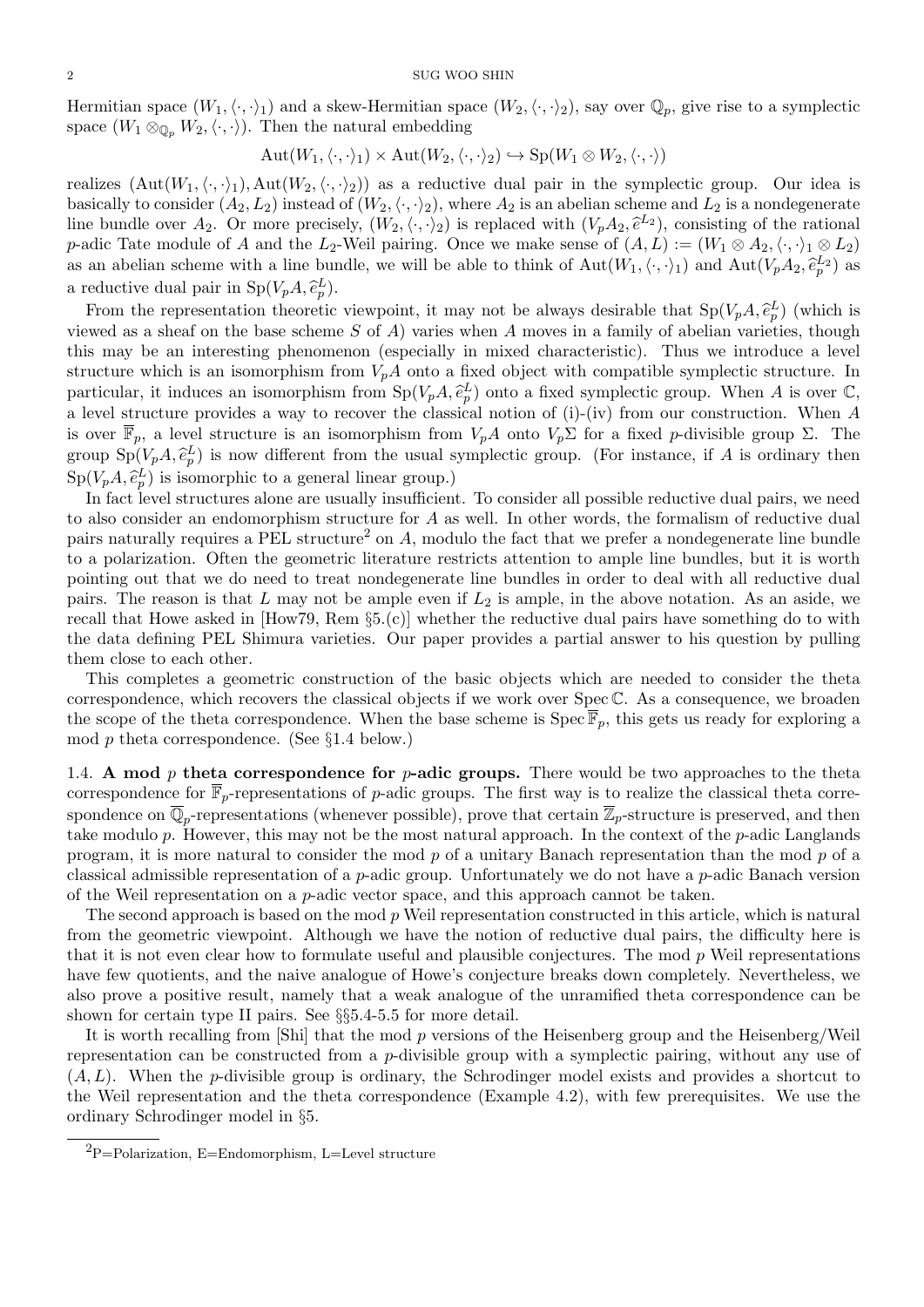1.5. Further developments and speculations. The geometric interpretation of the reductive dual pairs may be of some use in the classical theta correspondence. We mentioned some idea in [Shi, §1.5]. As for a conjectural mod  $p$  theta correspondence for  $p$ -adic groups, it is imperative to come up with a sensible statement replacing Howe's conjecture. To do so, a first step would be to collect many computational examples. We restricted ourselves to type II pairs and ordinary p-divisible groups in §5 but the story would be even more exciting for type I pairs and supersingular p-divisible groups. Eventually the proposed mod p correspondence for p-adic groups should be compatible with the global theta correspondence for mod  $p$  automorphic forms (whenever it becomes available) and interact reasonably with the mod  $p$  Langlands program. Still not many tools are available in the mod p representations theory of p-adic groups. It would be nice if our work eventually adds another weapon in constructing and classifying representations.

1.6. Organization. The organization of the paper is simple. Section 2 recollects basic materials on Hermitian and skew-Hermitian pairings (for which [MVW87] is a comprehensive reference) and adapt them to rational Tate modules. In §3 and §4 we define geometric analogues of classical reductive dual pairs of type I and II and give examples. The last section 5 reviews Howe's conjecture in two versions, tests the validity of their analogues in the setting of type II mod  $p$  theta correspondence, and ends with a brief speculation.

1.7. Acknowledgments. As this paper is a natural continuation of [Shi], I express my gratitude again to all the people in the acknowledgments of that paper. Part of this work was completed during my stay at the Institute for Advanced Study. I thank for its generous support.

1.8. Notation and Convention. When S is a scheme, denote by  $(\text{Sch}/S)$  the category of S-schemes. Most of the time we work with schemes and ind schemes over S (often with group structure), in which case  $\times$ always means a fiber product over S. Underlined notation such as Hom, Aut and End is used to denote a sheaf or a functor whereas Hom, Aut and End denote the corresponding set, group and a ring. When  $X$  is an abelian variety or a p-divisible group, we write  $\text{End}^0(X)$  for  $\text{End}(X) \otimes_{\mathbb{Z}} \mathbb{Q}$  (equivalently the endomorphism ring in the category in which isogenies are inverted).

The same notation as in the previous paper [Shi] will also be used here. For the reader's convenience, we recall some of the notation with reference points in that paper.

- $\bullet$  A is an abelian scheme over S, and L is a nondegenerate line bundle.
- $\lambda_L : A \to A^{\vee}$  is the morphism given by  $x \mapsto T_x^* L \otimes L^{-1}$  on points. (§2)
- $TA$  (resp.  $VA$ ) are (resp. ind-) group scheme versions of the (resp. rational) Tate module for  $A$ . (§3.1)
- $\hat{e}^{L,\text{Weil}}: VA \times VA \to V\mathbb{G}_m$  is the L-Weil pairing. (§3.4)
- $\hat{e}^L: V A \times V A \to \mathbb{G}_m$  is the commutator pairing of the Heisenberg group, satisfying  $\phi \hat{e}^{L,\text{Weil}} = \hat{e}^{L,\text{Weil}}$ <br>with the natural map  $\phi: V \to \mathbb{G}$  (83.4) via the natural map  $\flat : V \mathbb{G}_m \to \mathbb{G}_m$ . (§3.4)
- $M_p(VA, \hat{e}^L)$  and  $S_p(VA, \hat{e}^L)$  are metaplectic and symplectic groups, defined as group functors on  $(Sch/S)$ .  $(S5.1)$

### 2. Hermitian and skew-Hermitian pairings

This section contains preliminaries to be used later as a reference. It is recommended that the reader skip §2 and come back as needed. Throughout this section,

- $F_0$  is a field,
- D is a finite dimensional division algebra over  $F_0$ , so that  $E := Z(D) \supset F_0$ ,
- $*$  is an involution on D acting as the identity on  $F_0$ ,
- $F := E^{*-1}$ , so that  $F_0 \subset F \subset E$  and  $1 \leq [E : F] \leq 2$ .

If  $E = F$  (resp.  $E \supsetneq F$ ) then  $*$  is an involution of the **first** (resp. second) kind.

## 2.1. Basic definitions and properties.

**Definition 2.1.** Let  $\epsilon \in \{\pm 1\}$ . Let V (resp. W) be a left (resp. right) D-module. We say that a nondegenerate bilinear map  $\langle \cdot, \cdot \rangle : V \times V \to D$  a left  $(D, *)$ -linear  $\epsilon$ -**Hermitian** pairing if

$$
\langle v', v \rangle = \epsilon \cdot \langle v, v' \rangle^* \qquad \langle dv, d'v' \rangle = d\langle v, v' \rangle (d')^*, \qquad d, d' \in D, \ v, v' \in D. \tag{2.1}
$$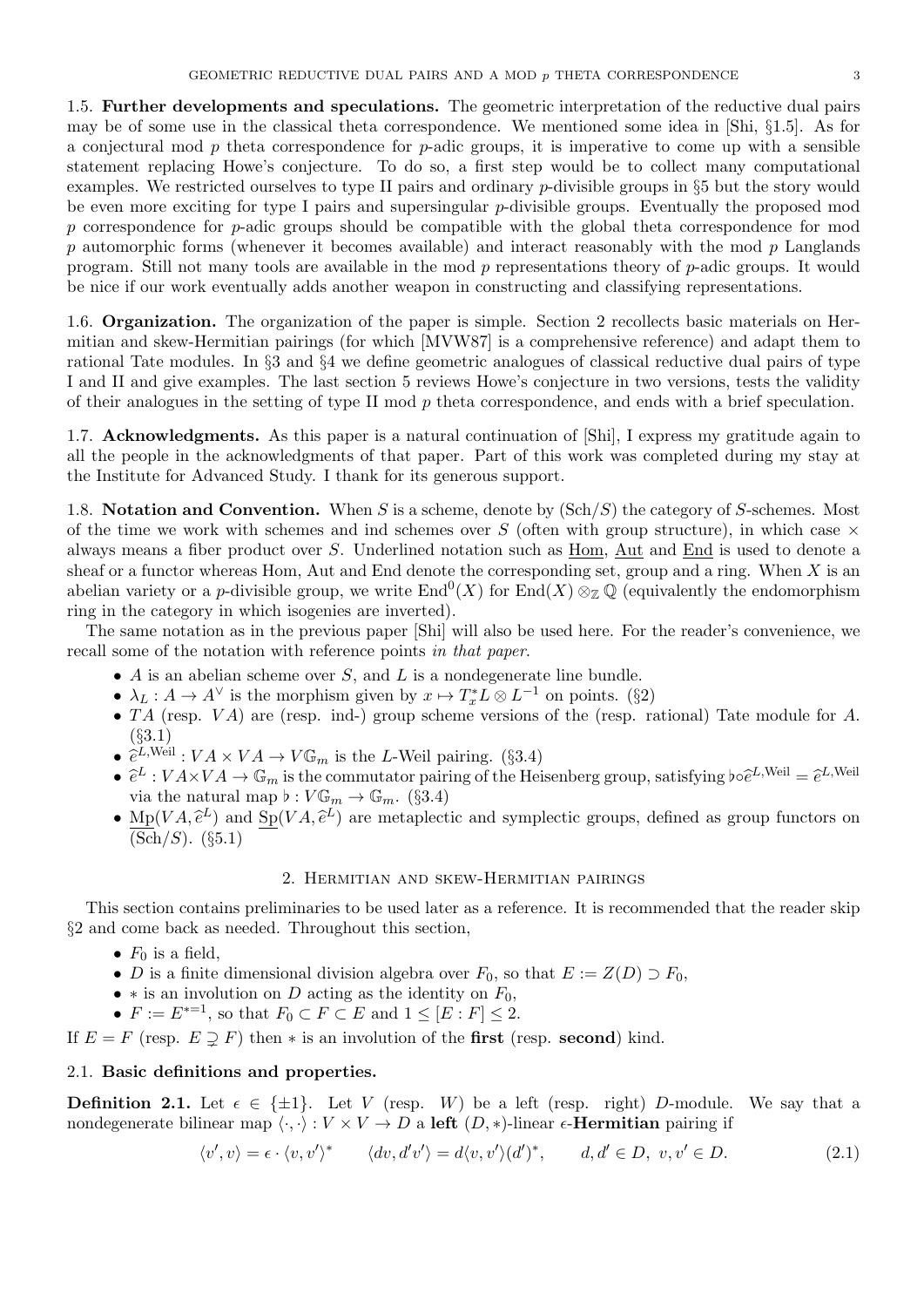4 SUG WOO SHIN

Similarly, a nondegenerate bilinear map  $\langle \cdot, \cdot \rangle : W \times W \to D$  is a right  $(D, *)$ -linear  $\epsilon$ -**Hermitian** pairing if

$$
\langle w', w \rangle = \epsilon \cdot \langle w, w' \rangle^*, \qquad \langle dw, d'w' \rangle = d^* \langle w, w' \rangle d', \qquad d, d' \in D, w, w' \in D.
$$

Often we say Hermitian (resp. skew-Hermitian) in place of  $\epsilon$ -Hermitian if  $\epsilon = 1$  (resp.  $\epsilon = -1$ ).

With the above notation, define an F-group  $Aut(V,\langle\cdot,\cdot\rangle)$  by the rule

$$
Aut(V, \langle \cdot, \cdot \rangle)(R) = \{ g \in End_R(V \otimes_F R) | \langle gv, gv' \rangle = \langle v, v' \rangle, \ \forall v, v' \in V \}
$$

for each F-algebra R. An F-group Aut $(W, \langle \cdot, \cdot \rangle)$  is defined similarly. When the context makes it clear whether  $(W, \langle \cdot, \cdot \rangle)$  is unitary, symplectic or orthogonal, we will often write U, Sp, O in place of Aut.

**Definition 2.2.** Let  $\epsilon$ , V and W be as above. A nondegenerate  $F_0$ -bilinear map  $(\cdot, \cdot) : V \times V \to F_0$  is a left  $(D, *)$ - $\epsilon$ -Hermitian  $F_0$ -valued pairing on V if

$$
(v', v) = \epsilon \cdot (v, v')^* \qquad (dv, v') = (v, d^*v'), \qquad d \in D, \ v, v' \in D.
$$
 (2.2)

A right  $(D, *)$ - $\epsilon$ -Hermitian  $F_0$ -valued pairing on W is defined similarly. When  $F_0$  is clear from the context, we will omit the reference to  $F_0$ . (Note that different brackets are used in  $(2.1)$  and  $(2.2)$ .)

Define an  $F_0$ -group

$$
Aut(V, (\cdot, \cdot))(R) = \{ g \in End_R(V \otimes_{F_0} R) | (gv, gv') = (v, v'), \ \forall v, v' \in V \}
$$

for  $F_0$ -algebras R. Set tr  $_{D/F_0} := \text{tr}_{E/F_0} \circ \text{tr}_{D/E}$  where  $\text{tr}_{D/E}$  is the reduced trace. Let  $\text{Res}_{F/F_0}$  denote the Weil restriction of scalars. The following lemma is obvious.

**Lemma 2.3.** If  $\langle \cdot, \cdot \rangle : V \times V \to D$  (resp.  $\langle \cdot, \cdot \rangle : W \times W \to D$ ) is a left (resp. right)  $(D, *)$ -linear  $\epsilon$ -Hermitian pairing then  ${\rm tr}_{D/F_0} \circ \langle \cdot, \cdot \rangle$  is a left (resp. right)  $(D, *)$ - $\epsilon$ -Hermitian  $F_0$ -valued pairing. Further, there is a canonical isomorphism

$$
\mathrm{Res}_{F/F_0}(\mathrm{Aut}(V,\langle\cdot,\cdot\rangle))\simeq \mathrm{Aut}(V,\mathrm{tr}_{D/F_0}\circ\langle\cdot,\cdot\rangle).
$$

Remark 2.4. In fact the lemma is true if tr  $D/F_0$  is replaced by any nondegenerate  $F_0$ -linear pairing  $t_{D/F_0}$ :  $D \times D \to F_0$ .

Lemma 2.5. There is a natural bijection between the two sets consisting of

- (i) left  $(D, *)$ -linear  $\epsilon$ -Hermitian pairings  $\langle \cdot, \cdot \rangle$  on V and
- (ii) left  $(D, *)$ - $\epsilon$ -Hermitian  $F_0$ -valued pairings  $(·, ·)$  on V, respectively,

induced by  $\langle \cdot, \cdot \rangle \mapsto \text{tr}_{D/F_0} \circ \langle \cdot, \cdot \rangle$ . Moreover the same map induces a bijection on the sets of isomorphism classes of (i) and (ii).

*Proof.* The first bijectivity is deduced from the following claim: for any given  $(\cdot, \cdot)$ , there exists a unique  $\langle \cdot, \cdot \rangle$  such that

$$
(v, v') = \text{tr}_{D/F_0}(\langle v, v' \rangle), \qquad v, v' \in V.
$$

To prove the claim, for each pair  $v, v' \in V$  define  $\langle v, v' \rangle$  to be the unique element  $\delta \in D$  such that tr  $D/F_0(d\delta)$  $(dv, v')$  for all  $d \in D$ . (Such a  $\delta$  uniquely exists since the trace pairing is nondegenerate.) Then it is a routine check that  $\langle \cdot, \cdot \rangle$  is  $(D, *)$ -linear and  $\epsilon$ -Hermitian. To verify the uniqueness of  $\langle \cdot, \cdot \rangle$ , it is enough to note that tr  $_{D/F_0} \circ \langle \cdot, \cdot \rangle = \text{tr}_{D/F_0} \circ \langle \cdot, \cdot \rangle'$  implies  $\langle \cdot, \cdot \rangle = \langle \cdot, \cdot \rangle'$  as the trace pairing is nondegenerate.

Let us show the bijectivity on the level of isomorphism classes. Let  $\gamma \in \text{Aut}_D(V)$ . What need to be proved is the equivalence that

$$
\operatorname{tr}_{D/F_0} \langle \gamma v, \gamma v' \rangle = \operatorname{tr}_{D/F_0} \langle v, v' \rangle, \ \forall v, v' \in V \qquad \Leftrightarrow \qquad \langle \gamma v, \gamma v' \rangle = \langle v, v' \rangle \ \forall v, v' \in V.
$$

The implication  $\Leftarrow$  is obvious. To see  $\Rightarrow$ , substitute dv for v to obtain

$$
\operatorname{tr}_{D/F_0}(d\langle \gamma v, \gamma v' \rangle) = \operatorname{tr}_{D/F_0}(d\langle v, v' \rangle), \quad \forall v, v' \in V, \ \forall d \in D.
$$

The latter implies  $\langle \gamma v, \gamma v' \rangle = \langle v, v' \rangle$  as the trace pairing is nondegenerate.

So far  $F_0$  has been any field. Let us put ourselves in the adelic situation in the case of  $F_0 = \mathbb{Q}$ .

Lemma 2.6. There is a bijection between the two sets consisting of

(i) left  $(D \otimes_{\mathbb{Q}} \mathbb{A}^{\infty}, *)$ -linear  $\epsilon$ -Hermitian pairings  $\langle \cdot, \cdot \rangle$  on  $V \otimes_{\mathbb{Q}} \mathbb{A}^{\infty}$  and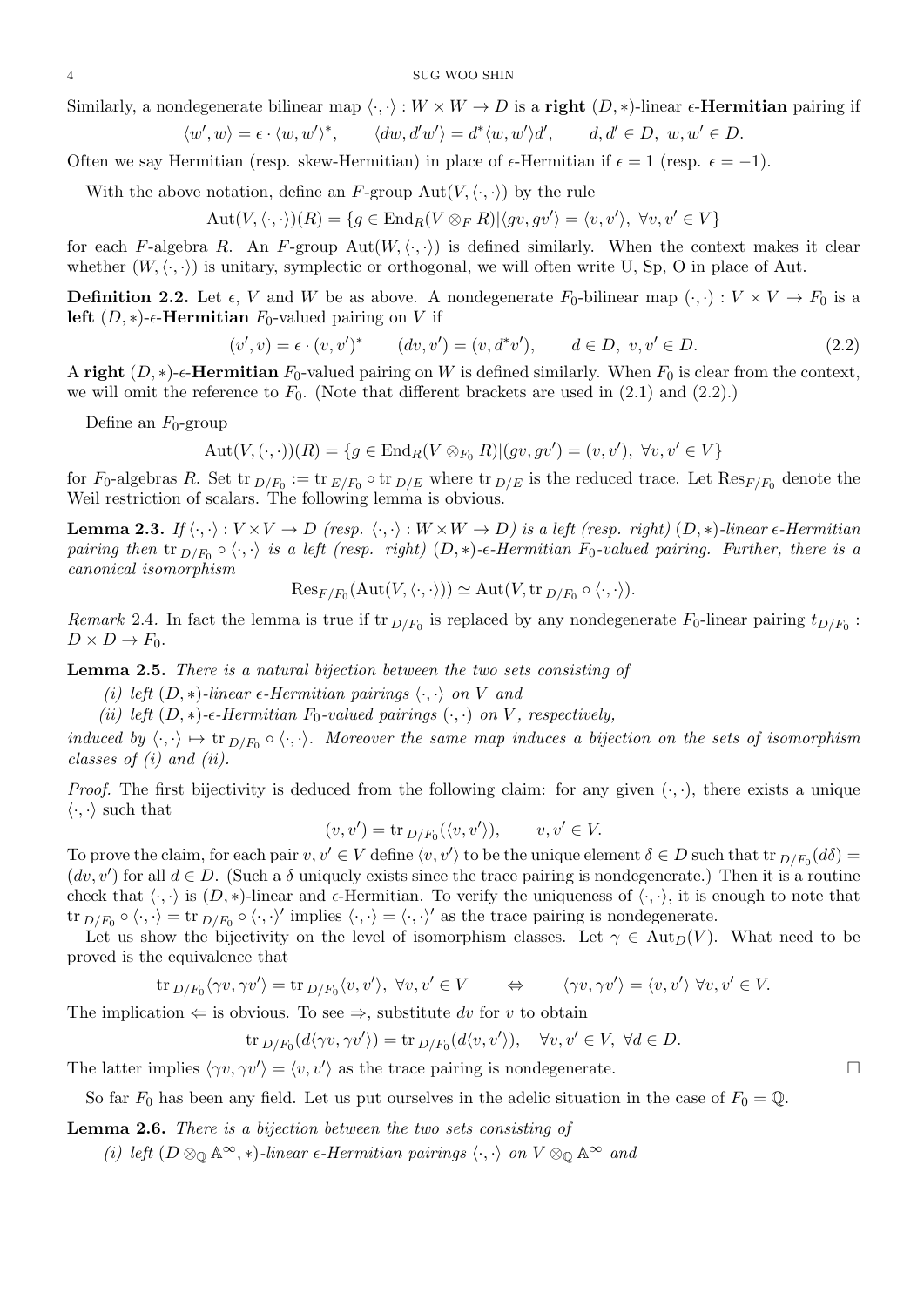(ii) left  $(D \otimes_{\mathbb{Q}} \mathbb{A}^{\infty}, *)$ - $\epsilon$ -Hermitian  $\mathbb{A}^{\infty}$ -valued pairings  $(·, ·)$  on  $V \otimes_{\mathbb{Q}} \mathbb{A}^{\infty}$ , respectively, induced by  $\langle \cdot, \cdot \rangle \mapsto \text{tr}_{D/\mathbb{Q}} \circ \langle \cdot, \cdot \rangle$ . The same map induces a bijection on the sets of isomorphism classes.

*Proof.* The method of proof is the same as for Lemma 2.5.

2.2. Hermitian pairings on VA. Let  $F_0 = \mathbb{Q}$  and  $(D, *)$  be as before. Let A be an abelian scheme over S equipped with a D-action via a Q-algebra morphism  $i: D \hookrightarrow \text{End}_{S}^{0}(A)$ . Let  $D \otimes_{\mathbb{Q}} V \mathbb{G}_{m}$  denote the ind-group scheme over S representing the group functor  $T \mapsto D \otimes_{\mathbb{Q}} V \mathbb{G}_m(T)$  on (Sch/S). To show that it is representable, choose a Q-basis  $\{e_i\}_{i\in I}$  of D and write  $e_j e_k = \sum_{i\in I} a_{ijk} e_i$  with  $a_{ijk} \in \mathbb{Q}$ . Then  $D \otimes_{\mathbb{Q}} V \mathbb{G}_m$ is isomorphic as a group functor to the ind-scheme  $\prod_{i\in I} V\mathbb{G}_m$  equipped with group law

$$
\prod_{j\in I} V\mathbb{G}_m(T) \times \prod_{k\in I} V\mathbb{G}_m(T) \mapsto \prod_{i\in I} V\mathbb{G}_m(T)
$$

$$
((\gamma_j)_{j\in I}, (\gamma_k)_{k\in I}) \mapsto \left(\sum_{j,k} (\gamma_j \gamma_k)^{a_{ijk}}\right)_{i\in I}.
$$

Note that  $V\mathbb{G}_m(T)$  is a Q-module (even an A<sup>∞</sup>-module), thus  $(\gamma_j\gamma_k)^{a_{ijk}}$  makes sense. There is an obvious trace map tr  $_{D/\mathbb{Q}} : D \otimes_{\mathbb{Q}} V \mathbb{G}_m \mapsto V \mathbb{G}_m$  given by

$$
(D \otimes_{\mathbb{Q}} V\mathbb{G}_m)(T) = D \otimes_{\mathbb{Q}} V\mathbb{G}_m(T) \stackrel{\text{tr}_{D/\mathbb{Q}} \otimes \text{id}}{\to} \mathbb{Q} \otimes_{\mathbb{Q}} V\mathbb{G}_m(T) = V\mathbb{G}_m(T).
$$

Let

$$
\widetilde{e}: VA \times VA \to D \otimes_{\mathbb{Q}} V\mathbb{G}_m \quad \text{and} \quad e: VA \times VA \to V\mathbb{G}_m
$$

be morphisms of S-group schemes which are bilinear in both arguments and nondegenerate in the obvious sense. We say that  $\tilde{e}$  is a  $(D, *)$ -linear  $\epsilon$ -Hermitian pairing if (2.1) holds on scheme-valued points of VA (with  $\langle \cdot, \cdot \rangle$  replaced by  $\tilde{e}$ ). Similarly e is said to be a  $(D, *)$ - $\epsilon$ -Hermitian pairing if (2.2) holds for e. (In our convention the D-action on an abelian scheme is always a left action, so the word "left" will be omitted.)

**Lemma 2.7.** There is a bijection between the two sets consisting of isomorphism classes of

- (i)  $(D, *)$ -linear  $\epsilon$ -Hermitian pairings  $\widetilde{e}: VA \times VA \to D \otimes_{\mathbb{Q}} V \mathbb{G}_m$  and
- (ii)  $(D, *)$ - $\epsilon$ -Hermitian pairings  $e : VA \times VA \rightarrow V\mathbb{G}_m$ , respectively,

induced by  $\widetilde{e} \mapsto \text{tr }_{D/\mathbb{Q}} \circ \widetilde{e}$ .

Proof. The proof is omitted as it is an adaptation of the proof of Lemma 2.5 to the scheme-theoretic setting and the essential idea is unchanged.

2.3. Hermitian pairings on  $V_pA$ . Now consider the p-adic case where  $F_0 = \mathbb{Q}_p$ . Thus D is a finite dimensional division  $\mathbb{Q}_p$ -algebra. We define  $D \otimes_{\mathbb{Q}_p} V_p \mathbb{G}_m$  and the trace map tr  $D/\mathbb{Q}_p : D \otimes_{\mathbb{Q}_p} V_p \mathbb{G}_m \to V_p \mathbb{G}_m$ analogously as before.

Lemma 2.8. There is a bijection between the two sets consisting of isomorphism classes of

- (i)  $(D, *)$ -linear  $\epsilon$ -Hermitian pairings  $\widetilde{e}: V_p A \times V_p A \to D \otimes_{\mathbb{Q}_p} V_p \mathbb{G}_m$  and
- (ii)  $(D, *)$ - $\epsilon$ -Hermitian pairings  $e : V_pA \times V_pA \to V_p\mathbb{G}_m$ , respectively,

induced by  $\widetilde{e} \mapsto \text{tr }_{D/\mathbb{Q}_p} \circ \widetilde{e}.$ 

*Proof.* Essentially the same as the proof of Lemma 2.7.

#### 3. Reductive dual pairs of Type I

To achieve our goal of formulating a candidate theta correspondence, we need to bring classical reductive dual pairs into our context. This will take up sections 3 and 4. Rather than pursuing an abstract definition, we give an explicit construction of reductive dual pairs. When the base  $S$  is  $Spec \mathbb{C}$  we essentially recover the classical dual pairs. In sections 3 and 4 we always assume that  $W_1, W_2$  are nonzero D-modules and that  $A_2$  has positive dimension unless specified otherwise.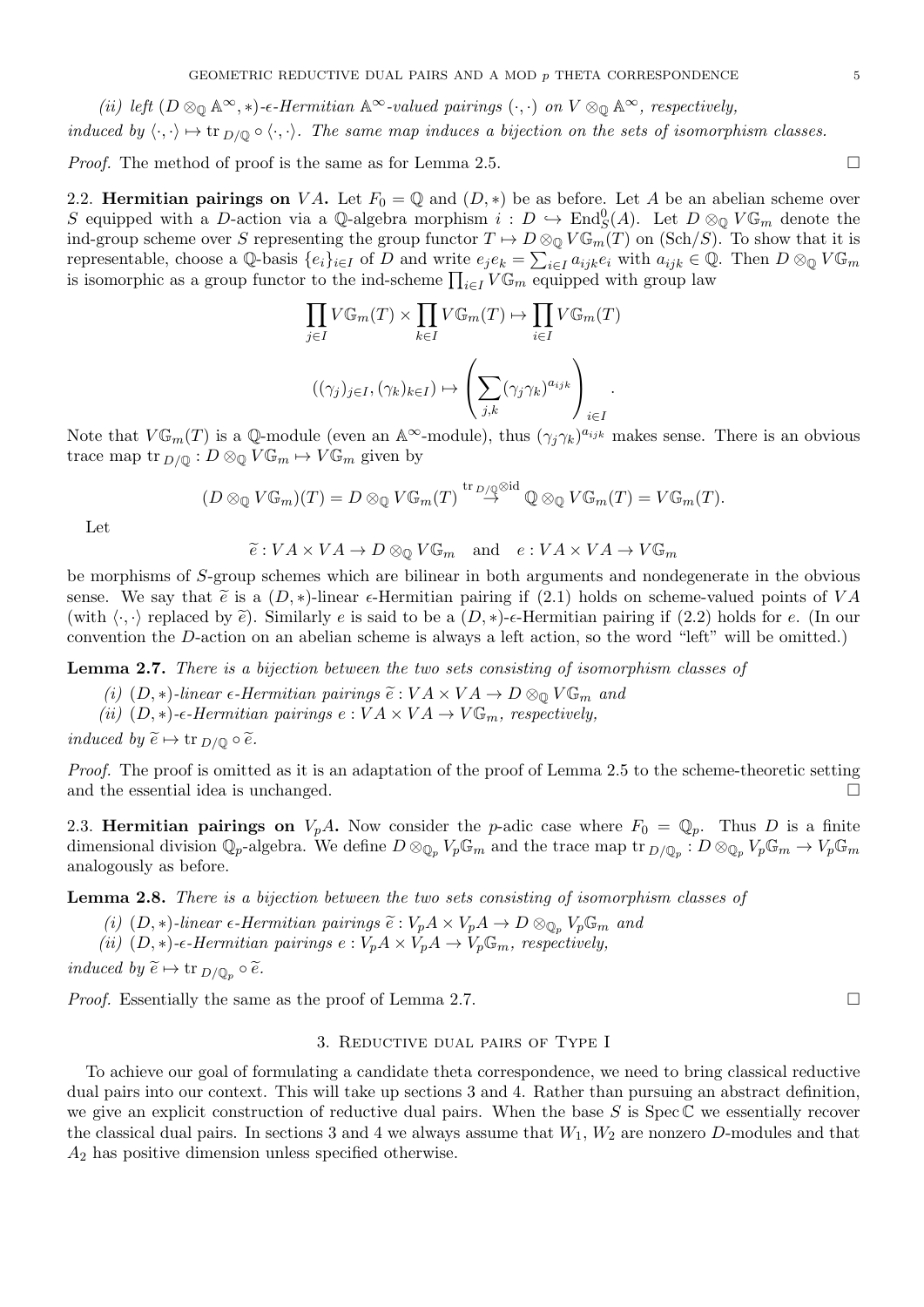3.1. Classical reductive dual pairs of type I. As the  $p$ -adic case is similar, we only recall the number field case. Let

- $F_0$  be a finite extension field of  $\mathbb{Q}$ ,
- D,  $\ast$ , E, F be as at the start of §2.
- W be a finite dimensional  $F_0$ -vector space of even dimension,
- $\langle \cdot, \cdot \rangle : W \times W \to F_0$  be a non-degenerate alternating  $F_0$ -linear pairing.

Recall ([How79, §5], [MVW87, 1.19-1.20]) that a type I reductive dual pair arises from the following data.

- a right D-module  $W_1$  and a left D-module  $W_2$ ,
- a right  $(D, *)$ -linear Hermitian pairing  $\langle \cdot, \cdot \rangle_1 : W_1 \times W_1 \to D$ ,
- a left  $(D, *)$ -linear skew-Hermitian pairing  $\langle \cdot, \cdot \rangle_2 : W_2 \times W_2 \to D$

such that there is an  $F_0$ -vector space isomorphism  $W_1 \otimes_D W_2 \simeq W$  under which we have

$$
\langle w_1 \otimes w_2, w_1' \otimes w_2' \rangle = \text{tr}_{D/F_0}(\langle w_1, w_1' \rangle_1^* \langle w_2, w_2' \rangle_2)
$$
\n(3.1)

for all  $w_1, w'_1 \in W_1$  and  $w_2, w'_2 \in W_2$ . For  $i = 1, 2$ , define  $G_i := \text{Aut}_D(W_i, \langle \cdot, \cdot \rangle_i)$ . The groups  $G_1$  and  $G_2$ form a reductive dual pair in  $\text{Sp}_{F_0}(W,\langle\cdot,\cdot,\rangle)$ . If  $*$  is of the first kind,  $G_1$  is an orthogonal group and  $G_2$  a symplectic group. Otherwise  $G_1$  and  $G_2$  are unitary groups.

3.2. Setup for a geometric analogue. Consider the following data.

- $S$  is a locally noetherian scheme,
- a finite dimensional division algebra D with involution  $*$  whose center is finite over  $\mathbb{Q}$ ,
- $F_0$  is a field contained in  $D^{*-1}$ ,
- a pair  $(W_1,\langle\cdot,\cdot\rangle_1)$  where
	- $W_1$  is a finite right D-module,
	- $-\langle \cdot, \cdot \rangle_1 : W_1 \times W_1 \to D$  is a  $(D, *)$ -linear Hermitian pairing and
- a triple  $(A_2, L_2, \iota_2)$  where
	- $A_2$  is an abelian variety over S,
	- $L_2$  is a nondegenerate symmetric line bundle over  $A_2$  of index  $i(L_2)$ ,
	- $\iota_2 : D \hookrightarrow \text{End}^0(A_2)$  such that  $\ddagger_{\lambda_{L_2}}(\iota_2(d)) = \iota_2(d^*)$  for all  $d \in D$ , where  $\ddagger_{\lambda_{L_2}}$  is the map  $\phi \mapsto \lambda_L^{-1}$  $L^{-1}\phi\lambda_L$ .

The aim of §3.2 is to construct  $(A, L)$  with respect to which  $(W_1, \langle \cdot, \cdot \rangle_1)$  and  $(A_2, L_2, \iota_2)$  define a reductive dual pair in a suitable sense, in analogy with §3.1.

Remark 3.1. Note that the triple  $(A_2, L_2, \iota_2)$  is almost the datum in a moduli problem for abelian varieties (cf. [Mum67, §9]). However we assume neither that  $*$  is positive nor that  $L_2$  is ample.

**Lemma 3.2.**  $\hat{e}^{L_2,\text{Weil}}: VA_2 \times VA_2 \to V\mathbb{G}_m$  is a  $(D \otimes_{\mathbb{Q}} \mathbb{A}^{\infty}, *)$ -skew-Hermitian pairing.

*Proof.* It is a standard fact that  $\hat{e}^{L_2,\text{Weil}}$  is  $\mathbb{A}^{\infty}$ -linear and alternating. So it is enough to verify that

$$
\widehat{e}^{L_2,\text{Weil}}(\iota_2(d)v, v') = \widehat{e}^{L_2,\text{Weil}}(v, \iota_2(d^*)v'), \quad \forall d \in D, \ v, v' \in VA_2(T).
$$

Let  $e: VA \times VA^{\vee} \to V\mathbb{G}_m$  denote the canonical pairing. Then  $\hat{e}^{L_2,\text{Weil}}(v, v') = e(v, \lambda_{L_2} v')$ . Thus

$$
\hat{e}^{L_2, \text{Weil}}(v, \iota_2(d^*)v') = e(v, \lambda_{L_2}(\lambda_{L_2}^{-1}\iota_2(d)^\vee \lambda_{L_2})v') = e(v, \iota_2(d)^\vee \lambda_{L_2}v') = e(\iota_2(d)v, \lambda_{L_2}v') = \hat{e}^{L_2, \text{Weil}}(\iota_2(d)v, v').
$$

Corollary 3.3. There exists a  $(D \otimes_{\mathbb{Q}} \mathbb{A}^{\infty}, *)$ -linear skew-Hermitian pairing

 $\widetilde{e}^{L_2,\text{Weil}}:VA_2\times VA_2\to D\otimes_{\mathbb{Q}} V\mathbb{G}_m$ 

such that  $\hat{e}^{L_2,\text{Weil}} = \text{tr}_{D/\mathbb{Q}} \circ \tilde{e}^{L_2,\text{Weil}}.$ 

*Proof.* Immediate from the last lemma and Lemma 2.7.

In order to proceed we make the following hypothesis on  $(W_1,\langle\cdot,\cdot\rangle_1)$  from now on, which seems to be harmless in practice. (For instance the case of standard orthogonal pairing or hermitian pairing of signature  $(p, q)$  can be captured, and L has a simple form in this case as in (3.3) below.)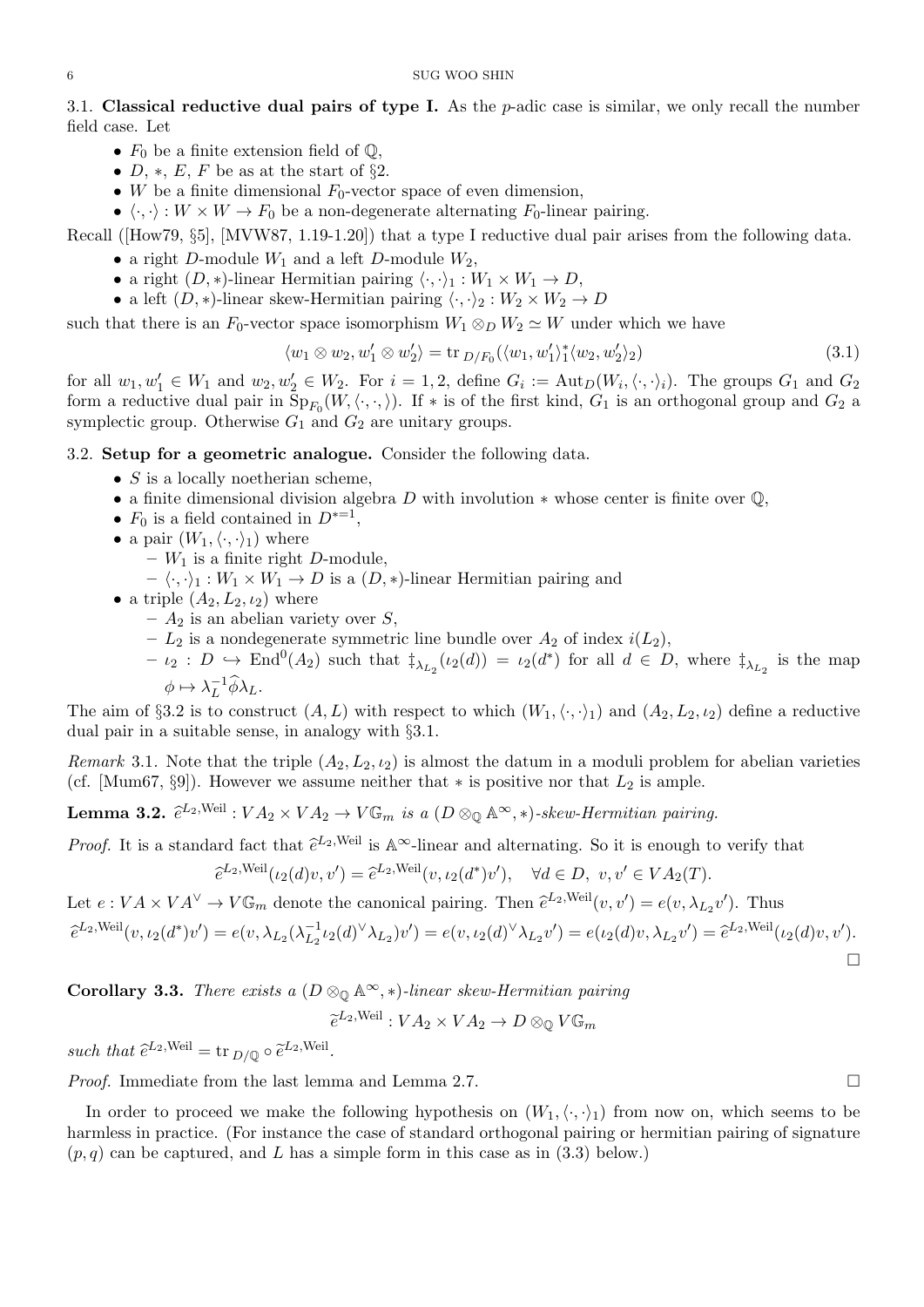**Hypothesis** 3.4. There are a D-basis  $\{\epsilon_i\}_{i\in I}$  of  $W_1$  and  $\{\alpha_{i,j}\in\mathbb{Q}|i,j\in I\}$ ,  $\{\beta_{i,j}\in D|i,j\in I\}$  such that  $W_1 = \bigoplus_{i \in I} \epsilon_i \cdot D$  and  $\langle \epsilon_i, \epsilon_j \rangle_1 = \alpha_{i,j} \beta_{i,j}^* \beta_{i,j}.$ 

Since  $\langle \epsilon_i, \epsilon_j \rangle_1 = \langle \epsilon_j, \epsilon_i \rangle_1^*$ , we may and will arrange that  $\alpha_{i,j} = \alpha_{j,i}$  and  $\beta_{i,j} = \beta_{j,i}$ . By scaling  $\{\epsilon_i\}_{i \in I}$  we may and will assume that  $\alpha_{i,j} \in \mathbb{Z}$  and  $\beta_{i,j} \in \mathcal{O}_D$ .

We are ready to construct  $(A, L)$ . Set

$$
A := \prod_{i \in I} A_2
$$
  
\n
$$
L := \bigotimes_{i \in I} \left( p_i^* \iota_2(\beta_{i,i})^* L_2^{\otimes \alpha_{i,i}} \otimes \bigotimes_{j \in I \atop j \neq i} p_i^* \iota_2(\beta_{i,j})^* L_2^{-\otimes \alpha_{i,j}} \right) \otimes \bigotimes_{i,j \in I \atop i < j} (p_i, p_j)^* m^* \iota_2(\beta_{i,j})^* L_2^{\otimes \alpha_{i,j}} \qquad (3.2)
$$
  
\n
$$
\iota : F_0 \hookrightarrow \text{End}^0(A) \text{ induced by } \iota_2
$$

**Example 3.5.** When  $\beta_{i,j} = 1$  for all  $i, j \in I$  (which can be always achieved when  $D = \mathbb{Q}$  for instance), (3.2) simplifies as

$$
L \; := \; \bigotimes_{i \in I} \Big( p_i^* L_2^{\otimes (\alpha_{i,i} - \sum_{j \neq i} \alpha_{i,j})} \Big) \otimes \bigotimes_{i,j \in I \atop i < j} (p_i,p_j)^* m^* L_2^{\otimes \alpha_{i,j}}.
$$

Further, suppose that  $\langle \cdot, \cdot \rangle_1$  is a standard orthogonal or hermitian pairing in the following sense: there is a partition  $I = I_1 \coprod I_2$  such that  $\langle \epsilon_i, \epsilon_j \rangle_1 = 0$  unless  $i = j$ , and  $\langle \epsilon_i, \epsilon_i \rangle$  is equal to 1 (resp. -1) if  $i \in I_1$  (resp.  $i \in I_2$ ). Then one can take  $\beta_{i,j} = 1$  for all  $i, j \in I$ ,  $\alpha_{i,j} = 0$  if  $i \neq j$  and  $\alpha_{i,i} = (-1)^{a-1}$  if  $i \in I_a$ . Then we simply have  $L$  is simply the exterior tensor product

$$
L = (L_2)^{\boxtimes |I_1|} \boxtimes (L_2^{-1})^{\boxtimes |I_2|}.
$$
\n(3.3)

We define  $\langle \cdot, \cdot \rangle_1^* \otimes \tilde{e}^{L_2,\text{Weil}} : VA \times VA = (\prod_{i \in I} VA_2) \times (\prod_{j \in I} VA_2) \to D \otimes V\mathbb{G}_m$  by

$$
((v_i)_{i \in I}, (v'_j)_{j \in I}) \mapsto \prod_{i,j \in I} \langle \epsilon_i, \epsilon_j \rangle_1^* \cdot \widetilde{e}^{L_2, \text{Weil}}(v_i, v'_j)
$$

where  $v_i, v'_i \in VA_2(T)$  for each S-scheme T. In fact there is no need for  $*$  in the above formula as  $\langle \epsilon_i, \epsilon_j \rangle_1^* =$  $\langle \epsilon_i, \epsilon_j \rangle$ . Nevertheless we keep  $*$  in order to remember the correct D-linear action. (cf. (3.1))

Lemma 3.6.  $\widehat{e}^{L,\mathrm{Weil}} = \mathrm{tr}_{D/\mathbb{Q}}(\langle \cdot, \cdot \rangle_1 \otimes \widetilde{e}^{L_2,\mathrm{Weil}}).$ 

*Proof.* Let  $v = (v_i)_{i \in I}$ ,  $v' = (v'_j)_{j \in I}$  be in  $VA(T)$ . Then

$$
\begin{split}\n\hat{e}^{L, \text{Weil}}(v, v') &= \prod_{i \in I} \left( \hat{e}^{L_2, \text{Weil}}(\iota_2(\beta_{i,i})(v_i), \iota_2(\beta_{i,i})(v_i'))^{\alpha_{i,i}} \prod_{j \neq i} \hat{e}^{L_2, \text{Weil}}(\iota_2(\beta_{i,j})(v_i), \iota_2(\beta_{i,j})(v_i'))^{-\alpha_{i,j}} \right) \\
&\times \prod_{i < j} \hat{e}^{L_2, \text{Weil}}(\iota_2(\beta_{i,j})(v_i + v_j), \iota_2(\beta_{i,j})(v_i' + v_j'))^{\alpha_{i,j}} \\
&= \prod_{i,j \in I} \hat{e}^{L_2, \text{Weil}}(\iota_2(\beta_{i,j})(v_i), \iota_2(\beta_{i,j})(v_j'))^{\alpha_{i,j}} \\
&= \prod_{i,j \in I} \text{tr}_{D/\mathbb{Q}} \left( \tilde{e}^{L_2, \text{Weil}}(\iota_2(\beta_{i,j}^*\beta_{i,j})(v_i), (v_j'))^{\alpha_{i,j}} \right) \\
&= \prod_{i,j \in I} \text{tr}_{D/\mathbb{Q}} \left( (\alpha_{i,j}\beta_{i,j}^*\beta_{i,j}) \cdot \tilde{e}^{L_2, \text{Weil}}(v_i, v_j') \right) \\
&= \text{tr}_{D/\mathbb{Q}} \left( \prod_{i,j \in I} \left( \langle \epsilon_i, \epsilon_j \rangle_1 \cdot \tilde{e}^{L_2, \text{Weil}}(v_i, v_j') \right) \right)\n\end{split}
$$

 $\Box$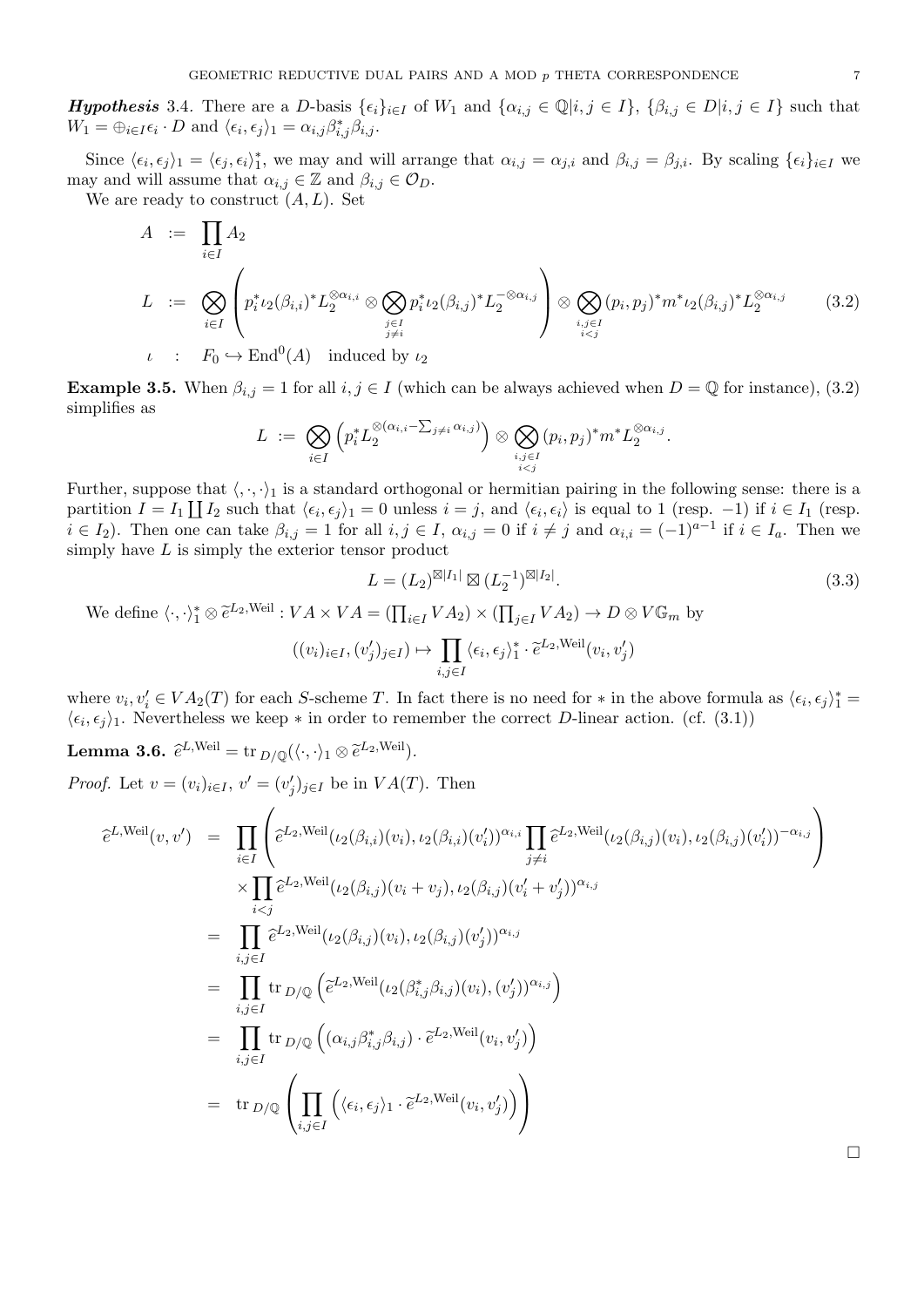Remark 3.7. The definition of L certainly depends on the choice of basis  $\{e_i\}_{i\in I}$ , and possibly  $\alpha_{i,j}$  and  $\beta_{i,j}$ as well. The isogeny class of  $(A, L, \iota)$  should be independent of such choices but we do not check it here.

Remark 3.8. It would have been more natural to have defined A as the S-group scheme representing  $T \mapsto$  $\mathcal{O}_D \otimes_{\mathbb{Z}} A_2(T)$ . We did not take this approach because we have not found a natural definition of L to go with such a definition of A.

#### Lemma 3.9. L is symmetric and nondegenerate.

*Proof.* We have  $(-1)^*L \simeq L$  because the multiplication by  $-1$  commutes with m and  $p_i$ 's. To see L is nondegenerate, it suffices to show that  $L_s$  is nondegenerate for each  $s \in S$ , so the proof is reduced to the case where  $S = \text{Spec } k$ . We may even assume that  $\overline{k} = k$ . It is enough to verify that  $\hat{e}_l^{L_s, \text{Weil}}$  $\frac{\mu_s, \text{well}}{l}$  is a nondegenerate pairing for a prime l, which we choose to be prime to char(k). Note that  $\hat{e}_l^{L_s}$  is a symplectic<br>form on the constant group scheme  $V_s A$ , which can be thought of as a symplectic Ouvector space. Since form on the constant group scheme  $V_lA$ , which can be thought of as a symplectic  $\mathbb{Q}_l$ -vector space. Since  $\langle \cdot, \cdot \rangle_1$  and  $\tilde{e}^{L_2,\text{Weil}}$  are nondegenerate by the initial assumption, Lemma 3.6 implies that  $\hat{e}^{L,\text{Weil}}$ , in particular  $\tilde{e}^{L,\text{Weil}}$ , in particular  $\widehat{e}_{l}^{L,\mathrm{Weil}}$  $\mathcal{L}^{\text{1}}$ , is nondegenerate.

Remark 3.10. Even if  $L_2$  is ample, L may not be ample. To see this, suppose that  $S = \text{Spec } \mathbb{C}$ , that  $D =$  $F_0 = \mathbb{Q}$ , and that  $(W_1,\langle\cdot,\cdot\rangle_1)$  is an orthogonal space. In the notation of [Mum74, §2], write  $L_2 = L(H_2, \alpha_2)$ and  $L = L(H, \alpha)$  for nondegenerate hermitian forms  $H_2$  and H. They are related via  $H = \langle \cdot, \cdot \rangle_1 \otimes H_2$ . If  $L_2$  is ample then  $H_2$  is positive definite. However, unless  $\langle \cdot, \cdot \rangle_1$  is positive definite (for instance unless  $I_2$ is empty in Example 3.5),  $H$  is not positive definite and thus  $L$  is not ample. This remark explains one major reason why we did not restrict to ample line bundles in developing the theory of Heisenberg groups and representations in [Shi].

Keeping Remark 3.8 in mind, it is clear how to define an action of  $\alpha \in \text{End}_D(W_1)$  as a Q-isogeny on A. For each  $i \in I$ , write  $\alpha(\epsilon_i) = \sum_{j \in I} \epsilon_j \cdot d_{ji}$  for some  $d_{ji} \in D$ . Then  $\alpha$  acts on  $A = \prod_{i \in I} A_2$  by

$$
(x_i)_{i \in I} \mapsto \left(\prod_{j \in I} \iota_2(d_{ji})(x_j))\right)_{i \in I}.
$$
\n(3.4)

On the other hand, each  $\beta \in \text{End}(VA_2)$  acts on  $VA = \prod_{i \in I} VA_2$  by diagonal action. This induces a map of ring-valued functors on  $(\text{Sch}/S)$ 

$$
\underline{\text{End}}_D(W_1) \times \underline{\text{End}}(VA_2) \to \underline{\text{End}}(VA). \tag{3.5}
$$

(As usual,  $\underline{\text{End}}_D(W_1)$  is viewed as the constant ring scheme over S associated with  $\text{End}_D(W_1)$ .) By restricting to the automorphisms preserving pairings, we obtain the following lemma, whose proof is not difficult.

**Lemma 3.11.** The map (3.5) induces a map of group functors on  $(\text{Sch}/S)$ 

$$
\underline{\mathrm{Aut}}_D(W_1, \langle \cdot, \cdot \rangle_1) \times \underline{\mathrm{Aut}}(VA_2, \tilde{e}^{L_2, \text{Weil}}, \iota_2) \to \underline{\mathrm{Sp}}(VA, \tilde{e}^L, \iota) \hookrightarrow \underline{\mathrm{Sp}}(VA, \tilde{e}^L)
$$

which is an injection on  $\underline{\text{Aut}}_D(W_1,\langle\cdot,\cdot\rangle_1)\times\{1\}$  and  $\{1\}\times\underline{\text{Aut}}(VA_2,\hat{e}^{L_2},\iota_2).$ 

Proof. The injectivity is straightforward. In the rest of the proof we check that the image lands in  $\frac{\text{Sp}(VA, \hat{e}^L, \iota)}{\sigma' = (v')}, \text{ not just in } \underline{\text{End}}(VA).$  Let  $\beta \in \underline{\text{Aut}}(VA_2, \hat{e}^{L_2}, \iota_2), v, v' \in VA$  and write  $v = (v_i)_{i \in I}$  and  $\overline{v'} = (v'_j)_{j \in I}$ . Then

$$
\begin{split} \hat{e}^{L, \text{Weil}}(\beta(v), \beta(v')) &= \text{tr}_{D/\mathbb{Q}}\left(\prod_{i,j} \langle \epsilon_i, \epsilon_j \rangle_1 \cdot \tilde{e}^{L_2, \text{Weil}}((\beta(v_i))_{i \in I}, (\beta(v'_j))_{j \in I})\right) \\ &= \text{tr}_{D/\mathbb{Q}}\left(\prod_{i,j} \langle \epsilon_i, \epsilon_j \rangle_1 \cdot \tilde{e}^{L_2, \text{Weil}}((v_i)_{i \in I}, (v'_j)_{j \in I})\right) = \hat{e}^{L, \text{Weil}}(v, v'). \end{split}
$$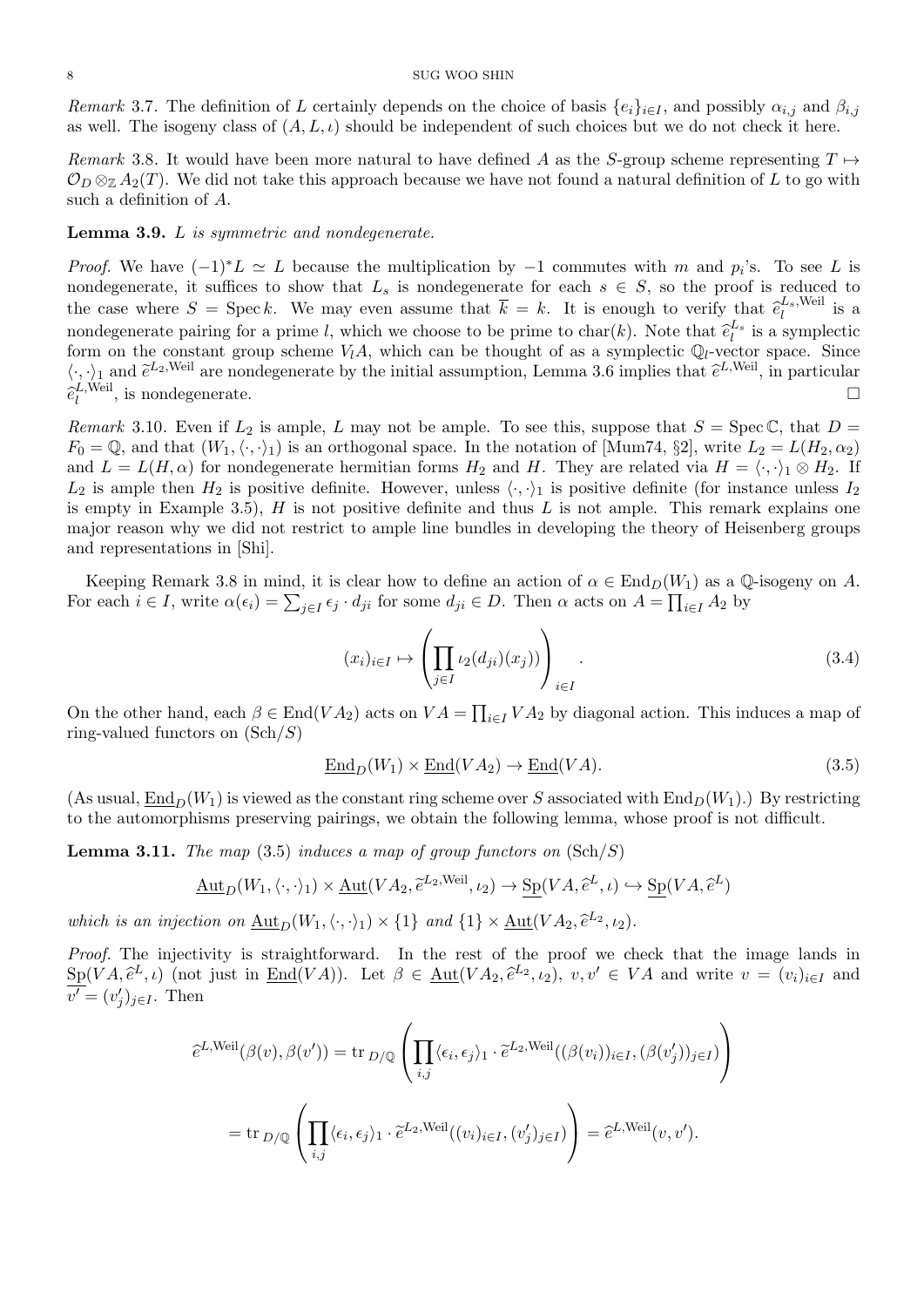Now consider  $\alpha \in \text{End}_D(W_1)$  and write  $\alpha(\epsilon_i) = \sum_{j \in I} \epsilon_j \cdot d_{ji}$  as above. Let  $k, l \in I$ . It is enough to consider "basis elements" v, v' with  $v_i = 0$  and  $v'_j = 0$  for all  $i \neq k$  and  $j \neq l$ . Then  $\hat{e}^{L,\text{Weil}}(\alpha(v), \alpha(v'))$  equals

$$
\operatorname{tr}_{D/\mathbb{Q}}\left(\prod_{i,j}\langle\epsilon_i,\epsilon_j\rangle_1^*\cdot\tilde{e}^{L_2,\text{Weil}}(d_{ik}v_k,d_{jl}v'_l)\right) = \operatorname{tr}_{D/\mathbb{Q}}\left(\prod_{i,j}\langle\epsilon_i,\epsilon_j\rangle_1^*d_{ik}\tilde{e}^{L_2,\text{Weil}}(v_k,v'_l)d_{jl}^*\right)
$$
\n
$$
= \operatorname{tr}_{D/\mathbb{Q}}\left(\prod_{i,j}\langle\epsilon_id_{ik},\epsilon_jd_{jl}\rangle_1^*\cdot\tilde{e}^{L_2,\text{Weil}}(v_k,v'_l)\right) = \operatorname{tr}_{D/\mathbb{Q}}\left(\langle\alpha(\epsilon_k),\alpha(\epsilon_l)\rangle_1^*\cdot\tilde{e}^{L_2,\text{Weil}}(v_k,v'_l)\right)
$$
\n
$$
= \operatorname{tr}_{D/\mathbb{Q}}\left(\langle\epsilon_k,\epsilon_l\rangle_1^*\cdot\tilde{e}^{L_2,\text{Weil}}(v_k,v'_l)\right) = \tilde{e}^{L,\text{Weil}}(v,v').
$$

3.3. Level structure. We wish to view Lemma 3.11 as presenting the analogue of a classical reductive dual pair. This is more than an analogy when there is a level structure, as treated in [Shi, §6] from which we import notation. To begin with, assume that  $S$  is a  $\mathbb Q$ -scheme. A nontrivial morphism of group schemes  $\psi: \mathbb{A}^{\infty} \to \mathbb{G}_m$  over S (where  $\mathbb{A}^{\infty}$  is a constant group scheme) plays the role of additive character. Let  $\langle \cdot, \cdot \rangle_{2,\psi}$  denote the pairing  $W_2 \otimes \mathbb{A}^{\infty} \times W_2 \otimes \mathbb{A}^{\infty} \to \mathbb{G}_m$  obtained from  $\langle \cdot, \cdot \rangle_2$  and  $\psi$  in the obvious manner. Similarly  $\langle \cdot, \cdot \rangle_{\psi} : V \otimes \mathbb{A}^{\infty} \times V \otimes \mathbb{A}^{\infty} \to \mathbb{G}_m$  is defined. Let

$$
\alpha_2:(W_2\otimes \mathbb{A}^\infty)_S\simeq VA_2
$$

be a  $D \otimes_{\mathbb{Q}} \mathbb{A}^{\infty}$ -linear isomorphism (of ind-group schemes over S) compatible with  $(D \otimes_{\mathbb{Q}} \mathbb{A}^{\infty}, *)$ -skew Hermitian pairings  $\langle \cdot, \cdot \rangle_{2,\psi}$  and  $\hat{e}^{L_2}$ . As we have  $VA \simeq W_1 \otimes_D VA_2$  by construction, the isomorphism  $\alpha_2$ induces

$$
\alpha: VA \simeq (W_1 \otimes_D W_2) \otimes_{\mathbb{Q}} \mathbb{A}^{\infty}
$$

matching  $\hat{e}^L$  and  $\langle \cdot, \cdot \rangle_{\psi}$ . Then  $\alpha_2$  and  $\alpha$  induce

$$
\frac{\mathrm{Aut}(VA_2, \tilde{e}^{L_2, \text{Weil}}, \iota_2)}{\mathrm{Aut}(VA, \tilde{e}^{L}, \iota)} \simeq \frac{\mathrm{Aut}_D(W_2 \otimes \mathbb{A}^{\infty}, \langle \cdot, \cdot \rangle_2)_S = G_2 \times_{F_0} S}{\mathrm{Sp}_{F_0}(W \otimes \mathbb{A}^{\infty}, \langle \cdot, \cdot \rangle)_S} = G \times_{F_0} S.
$$

Using the above isomorphisms along with Lemma 3.11, one precisely recovers the classical reductive dual pair of §3.1. Now when S is an  $\mathbb{F}_p$ -scheme, the level structure in the second case of [Shi, §6.5] can be likewise adapted to produce a "dual pair", which is classical outside  $p$  but looks different at the  $p$ -components.

3.4. The p-adic case. Only in §3.4 (and in §4.3) we change the notation from §3.2. Let  $F_0$  be a finite extension of  $\mathbb{Q}_p$ . Let D be a division  $\mathbb{Q}_p$ -algebra with involution  $*$  such that  $F_0 \subset D^{*-1}$  and  $\dim_{\mathbb{Q}_p} D < \infty$ . Let  $W_1$  be a finite right D-module, and let  $\langle \cdot, \cdot \rangle_1 : W_1 \times W_1 \to D$  be a  $(D, *)$ -Hermitian pairing. Let  $(A_2, L_2, \iota_2)$  be as in §3.2, except that we take  $\iota_2 : D \hookrightarrow \text{End}^0(A_2) \otimes_{\mathbb{Q}} \mathbb{Q}_p$ . The contents of the previous subsection carries over with obvious changes. For instance, the analogue of Lemma 3.11 produces a dual pair

$$
\underline{\mathrm{Aut}}_D(W_1, \langle \cdot, \cdot \rangle_1) \times \underline{\mathrm{Aut}}(V_p A_2, \tilde{e}^{L_2, \text{Weil}}, \iota_2) \to \underline{\mathrm{Sp}}(V_p A, \tilde{e}_p^L, \iota) \hookrightarrow \underline{\mathrm{Sp}}(V_p A, \tilde{e}_p^L)
$$

which is injective on  $\underline{\text{Aut}}_D(W_1,\langle\cdot,\cdot\rangle_1)\times\{1\}$  and  $\{1\}\times\underline{\text{Aut}}(V_pA_2,\tilde{e}^{L_2,\text{Weil}},\iota_2).$ <br>When  $\underline{S}$  are  $\overline{\mathbb{R}}$  (and  $\underline{S}$  (2) for a<br>form sother) we can formulate expecting all

When  $S = \text{Spec } \overline{\mathbb{F}}_p$  (and  $p \neq 2$  for safety), we can formulate everything also only in terms of p-divisible groups using [Shi, §6.4]. As this is not part of the classical theory, we provide some examples in this unfamiliar territory. Let  $D_{1/2}$  be a quaternion division algebra with center  $\mathbb{Q}_p$  and  $\Sigma_{1/2}$  a simple p-divisible group over  $\overline{\mathbb{F}}_p$  with slope 1/2. It is well known that  $\text{End}^0(\Sigma_{1/2}) \simeq D_{1/2}$ .

**Example 3.12.** Let  $S = \text{Spec } \overline{\mathbb{F}}_p$ ,  $(W_1,\langle\cdot,\cdot\rangle_1)$  be an orthogonal  $\mathbb{Q}_p$ -vector space of dimension  $g_1$  and  $\Sigma_2$  $(\Sigma_{1/2})^{g_2}$ . Then the resulting dual pair may be identified with

$$
O(W_1, \langle \cdot, \cdot \rangle_1) \times \mathrm{Sp}_{g_2}(D_{1/2}) \to \mathrm{Sp}_{g_1g_2}(D_{1/2}).
$$

 $\Box$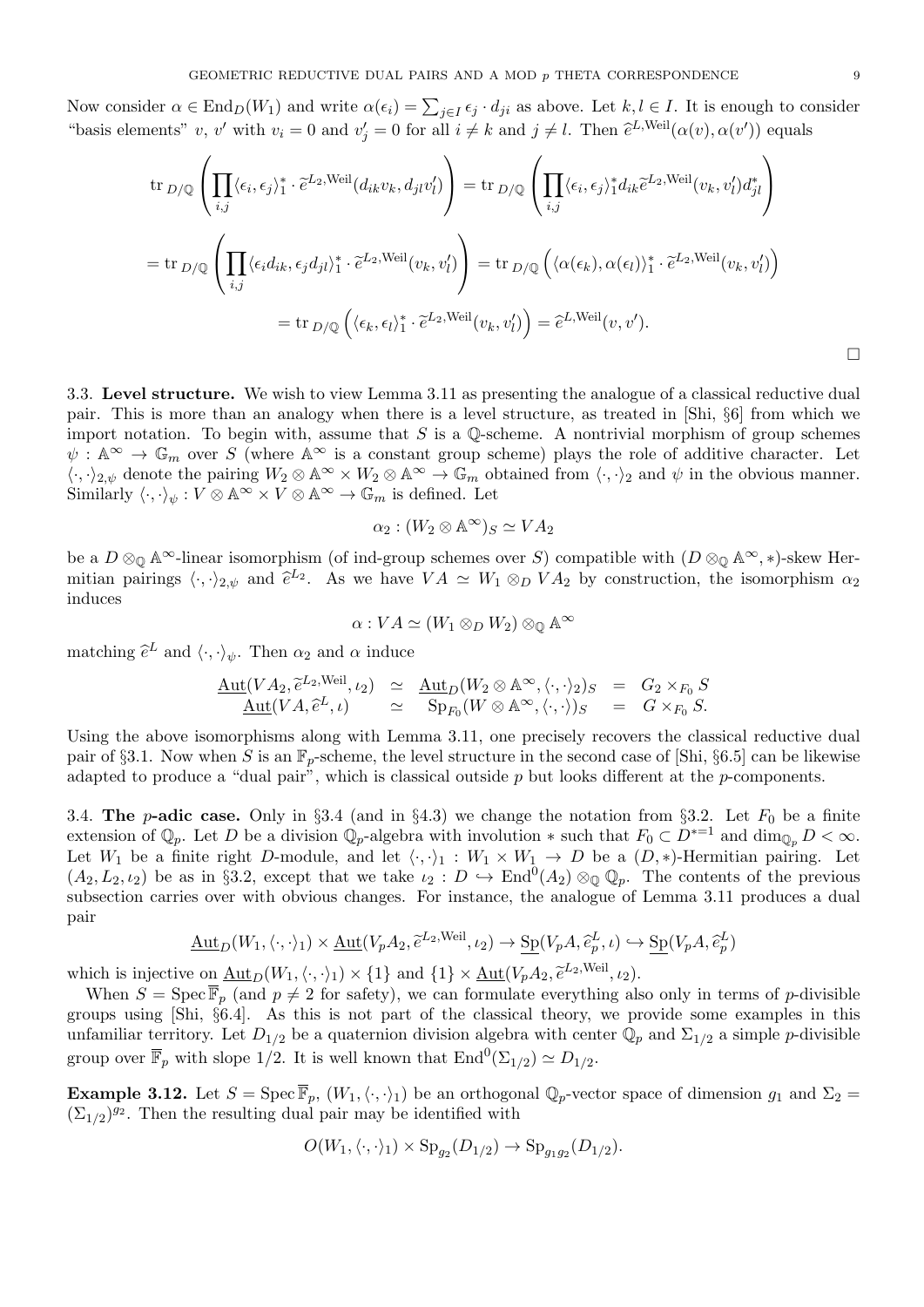**Example 3.13.** Let  $S = \text{Spec } \overline{\mathbb{F}}_p$  and E be a quadratic extension of  $\mathbb{Q}_p$  with  $1 \neq * \in \text{Gal}(E/\mathbb{Q}_p)$ . Let  $(W_1,\langle\cdot,\cdot\rangle_1)$  be a Hermitian E-vector space of dimension  $g_1$ . Let  $\Sigma_2 = (\Sigma_{1/2})^{g_2}$  be equipped with  $\iota_2 : E \hookrightarrow$ End<sup>0</sup>( $\Sigma_2$ ) and a  $\mathbb{Q}_p$ -linear nondegenerate pairing  $\langle \cdot, \cdot \rangle_0 : \Sigma_2 \times \Sigma_2 \to \mu_{p^{\infty}}$  such that  $\langle ex, y \rangle_2 = \langle x, e^*y \rangle_2$  for all  $e \in E$  and  $x, y \in \Sigma_2$ . Let  $\langle \cdot, \cdot \rangle$  be the pairing on  $V_p \Sigma_2$  obtained from  $\langle \cdot, \cdot \rangle_0$  as in [Shi, §6.3]. This produces a dual pair

$$
U(W_1, \langle \cdot, \cdot \rangle_1) \times U(V_p \Sigma_2, \langle \cdot, \cdot \rangle_1, \iota_2) \to \mathrm{Sp}_{g_1g_2}(D_{1/2}),
$$

where  $U(V_p\Sigma_2,\langle\cdot,\cdot\rangle,\iota_2)$  is an inner form of the quasi-split unitary group in  $g_2$  variables over  $\mathbb{Q}_p$ .

## 4. Reductive dual pairs of type II

4.1. Classical reductive dual pairs of type II. We only recall the number field case as the  $p$ -adic case is completely analogous. Let

- $F_0$  be a finite extension field of  $\mathbb{Q}$ ,
- W be a finite dimensional  $F_0$ -vector space of even dimension,
- $\langle \cdot, \cdot \rangle : W \times W \to F_0$  be a non-degenerate alternating  $F_0$ -linear pairing.

Recall ([How79, §5], [MVW87, 1.19-1.20]) that a type II dual reductive pair arises from the following data.

- a division algebra D whose center E contains  $F_0$ ,
- a right D-module  $W_1$  and a left D-module  $W_2$ ,

such that  $W_1 \otimes_D W_2$  embeds into W as a maximal isotropic subspace for  $\langle \cdot, \cdot \rangle$ . For  $i = 1, 2$ , define  $G_i :=$  $GL_D(W_i)$ . (Namely  $G_i(R) = GL_{D \otimes_{F_i} R}(W_i \otimes_{F_i} R)$  for any  $F_0$ -algebra R.) The two groups  $G_1$  and  $G_2$  form a reductive dual pair of type II in  $\text{Sp}_{F_0}(W,\langle\cdot,\cdot,\rangle)$ .

4.2. Setup for a geometric analogue. Consider the data at the start of §3.2. We further assume that

- ∗ is an involution of the first kind,
- $W_1 = \bigoplus_{i=1}^{g_1} \epsilon_i \cdot D$  is a finite right D-module,
- an orthogonal pairing  $\langle \cdot, \cdot \rangle_1$  is chosen for  $W_1$  such that Hypothesis 3.4 is satisfied,
- there is a complete polarization  $VA_2 \simeq V_2' \times V_2''$  with respect to  $\hat{e}^{L_2}$  (so that  $V_2'$  and  $V_2''$  are isotropic)<br>such that  $V_2'$  and  $V_2''$  are stable under the action of  $\iota_2(D)$ . such that  $V_2'$  and  $V_2''$  are stable under the action of  $\iota_2(D)$ .

Construct  $(A, L, \iota)$  exactly as in §3.2. Then we have  $VA \simeq W_1 \otimes_D VA_2$ , where  $\hat{e}^{L,\text{Weil}}$  is matched with tr  $_{D/\mathbb{Q}}(\langle \cdot, \cdot \rangle_1 \otimes \tilde{e}^{L_2,\text{Weil}})$ . As we explained in that subsection, there is a map (3.5). On the other hand, there is a map  $\underline{\mathrm{Aut}}(V_2',\iota_2) \hookrightarrow \underline{\mathrm{Aut}}(V_2',\iota_2) \times \underline{\mathrm{Aut}}(V_2'',\iota_2)$  given by  $\alpha \mapsto (\alpha,\alpha^{\vee})$ , where  $\alpha^{\vee}$  comes from the duality between  $V_2'$  and  $V_2''$  via  $\hat{e}^{L_2}$ . Composing with  $\underline{\mathrm{Aut}}(V_2', \iota_2) \times \underline{\mathrm{Aut}}(V_2'', \iota_2) \hookrightarrow \underline{\mathrm{Aut}}(VA_2, \iota_2),$  we obtain  $\underline{\mathrm{Aut}}(V_2',\iota_2) \hookrightarrow \underline{\mathrm{Aut}}(VA_2,\iota_2)$ . Moreover, the image lies in  $\underline{\mathrm{Aut}}(VA_2,\hat{e}^{L_2},\iota_2)$ . Together with (3.5), we have

$$
\underline{\mathrm{Aut}}_D(W_1) \times \underline{\mathrm{Aut}}(V_2', \iota_2) \to \underline{\mathrm{Aut}}_D(W_1) \times \underline{\mathrm{Aut}}(VA_2, \widehat{e}^{L_2}, \iota_2) \to \underline{\mathrm{Aut}}(VA, \iota). \tag{4.1}
$$

**Lemma 4.1.** The map (4.1) induces a map of group functors on  $(\text{Sch}/S)$ 

$$
\underline{\mathrm{Aut}}_D(W_1) \times \underline{\mathrm{Aut}}(V'_2, \iota_2) \to \underline{\mathrm{Sp}}(VA, \hat{e}^L, \iota) \hookrightarrow \underline{\mathrm{Sp}}(VA, \hat{e}^L)
$$

injective on  $\underline{\text{Aut}}_D(W_1) \times \{1\}$  and  $\{1\} \times \underline{\text{Aut}}(V'_2, \iota_2)$ .

*Proof.* The essentially same argument as in the proof of Lemma 3.11 works here.

4.3. The *p*-adic case. Let  $F_0$ , F and D be as in §3.4. Just like we adapted §3.2 to §3.4, we can rework §4.2 in the p-adic case. When  $S = \text{Spec } \overline{\mathbb{F}}_p$  ( $p \neq 2$ ), things can be reformulated in terms of p-divisible groups. We would like to elaborate on this point, as the special case of ordinary p-divisible groups will be investigated further in §§5.4-5.5. (Similarly the situation of type I pairs can be recast in terms of p-divisible groups.)

- $W_1 = \bigoplus_{i=1}^{g_1} \epsilon_i \cdot D$  is a finite right D-module,
- $(\Sigma_2', \iota_2')$  is a *p*-divisible group over  $\overline{\mathbb{F}}_p$  with a  $\mathbb{Q}_p$ -algebra map  $\iota_2' : D \hookrightarrow \text{End}^0(\Sigma_2').$
- $\Sigma' = (\Sigma_2')^{g_1}, \Sigma := (\Sigma')^{\vee} \times \Sigma'.$
- $\iota' : D \hookrightarrow \text{End}^0(\Sigma')$  is induced by the diagonal action via  $\iota'_2$ .
- $\iota: D \hookrightarrow \text{End}^0(\Sigma)$  is the composition of  $\iota'$  with  $\text{End}^0(\Sigma') \hookrightarrow \text{End}^0(\Sigma)$  given by  $\beta \mapsto (\beta, \beta^{\vee})$ .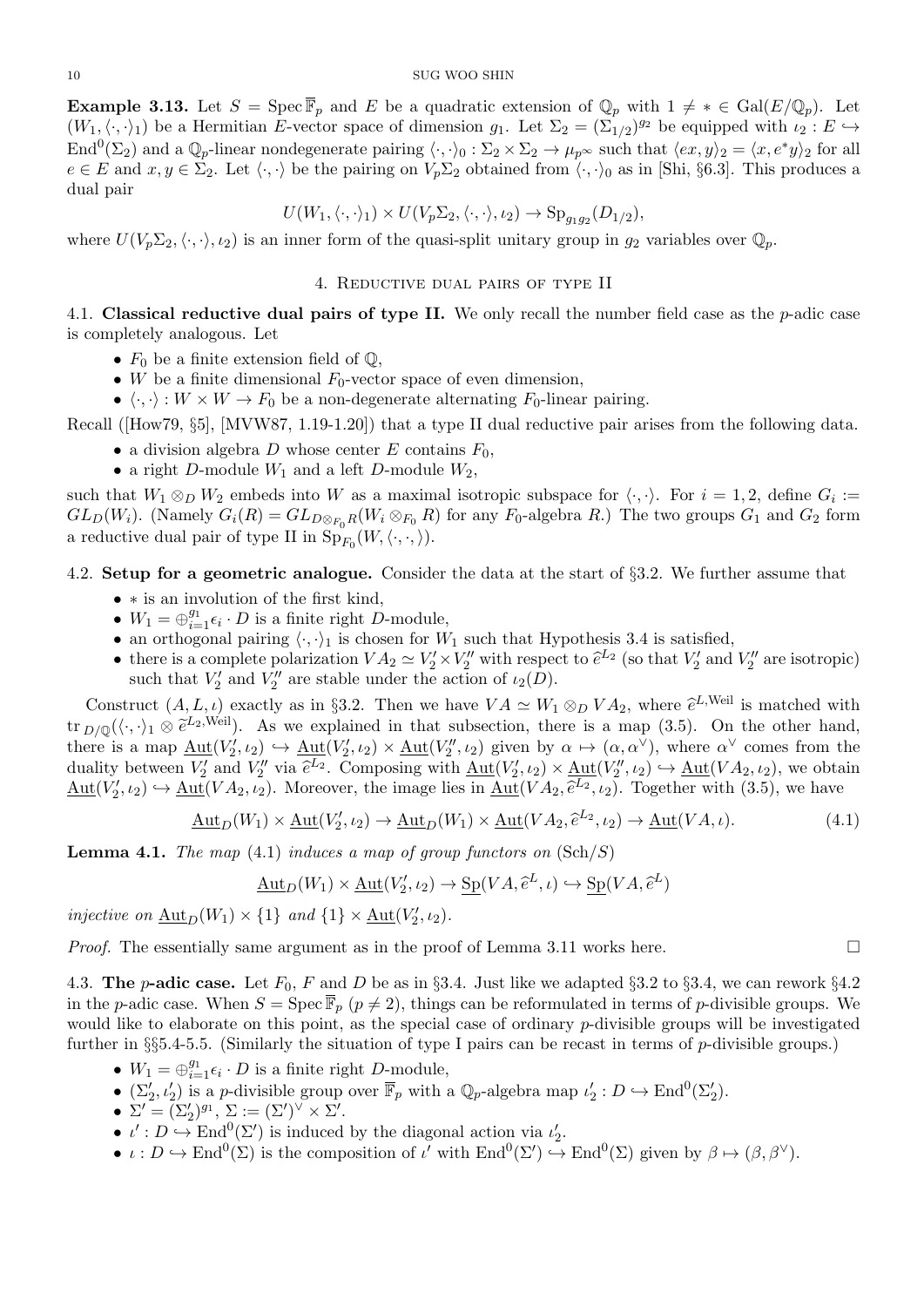Let  $\alpha \in \text{Aut}_D(W_1)$ . For  $1 \leq i \leq g_1$ ,  $\alpha(\epsilon_i) = \sum_{j=1}^{g_1} \epsilon_j \cdot d_{ji}$  for some  $d_{ji} \in D$ . Make  $\alpha$  act on  $\Sigma'$  in the isogeny category of p-divisible groups by the same formula as  $(3.4)$ . This induces  $\underline{\mathrm{Aut}}_D(W_1) \hookrightarrow \underline{\mathrm{Aut}}^0(\Sigma', \iota') \simeq$  $\underline{\mathrm{Aut}}(V_p \Sigma', \iota')$ . Together with the diagonal action  $\underline{\mathrm{Aut}}(V_p \Sigma'_2, \iota'_2) \hookrightarrow \underline{\mathrm{Aut}}(V_p \Sigma', \iota')$ , this induces a morphism of group functors

$$
\underline{\mathrm{Aut}}_D(W_1) \times \underline{\mathrm{Aut}}(V_p \Sigma_2', \iota_2') \to \underline{\mathrm{Aut}}(V_p \Sigma', \iota'). \tag{4.2}
$$

This is essentially the desired local type II pair. However  $\Sigma'$  is (in general) neither self-dual nor equipped with a symplectic pairing, without which there is no construction of the Weil representation. Thus we interpret the latter automorphism group in terms of  $(\Sigma, \iota)$ .

Consider any F<sub>0</sub>-linear (via *ι*) symplectic pairing  $\langle \cdot, \cdot \rangle : V_p \Sigma \times V_p \Sigma \to F_0 \otimes_{\mathbb{Q}_p} V_p \mu_{p^{\infty}}$  for which  $V_p(\Sigma')^{\vee}$ and  $V_p \Sigma'$  are totally isotropic. Then  $\langle \cdot, \cdot \rangle$  induces  $\delta : \underline{\text{Aut}}(V_p \Sigma') \simeq \underline{\text{Aut}}(V_p \Sigma')^{\vee}$  so that the two elements corresponding via  $\delta$  are an adjoint pair with respect to  $\langle \cdot, \cdot \rangle$ . Then  $(\delta, id)$  defines an embedding  $\underline{\mathrm{Aut}}(V_p \Sigma', \iota') \hookrightarrow \underline{\mathrm{Aut}}(V_p \Sigma, \langle \cdot, \cdot \rangle, \iota)$ . Composing with (4.2), obtain

$$
\underline{\mathrm{Aut}}_D(W_1) \times \underline{\mathrm{Aut}}(V_p \Sigma_2', \iota_2') \to \underline{\mathrm{Aut}}(V_p \Sigma, \langle \cdot, \cdot \rangle, \iota) \hookrightarrow \underline{\mathrm{Aut}}(V_p \Sigma, \langle \cdot, \cdot \rangle) \tag{4.3}
$$

injective on  $\underline{\text{Aut}}_D(W_1) \times \{1\}$  and  $\{1\} \times \underline{\text{Aut}}(V_p \Sigma_2', \iota_2').$ 

**Example 4.2.** Let  $S = \text{Spec } \overline{\mathbb{F}}_p$ . Let  $[D : F_0] = d$ ,  $\dim_D W_1 = n_1 \geq 1$ . The height of  $\Sigma'_2$  is  $dn_2$  for some  $n_2 \geq 1$ . Suppose that  $\Sigma'_2$  (thus also  $\Sigma'$ ) is étale, in which case we may view  $V_p \Sigma'_2$  simply as a left D-module  $W_2$ , and  $V_p \Sigma'$  as a left  $\overline{D}$ -module  $W_1 \otimes_D W_2$ . Then (4.2) may be identified with

$$
GL_D(W_1) \times GL_D(W_2) \to GL_{F_0}(W_1 \otimes_D W_2).
$$

Let us explicitly describe the restriction of the Weil representation via the above map.

For simplicity, assume  $D = F_0 = \mathbb{Q}_p$  for now. We can find  $\langle \cdot, \cdot \rangle$  starting from a perfect pairing  $\langle \cdot, \cdot \rangle_0$ :  $\Sigma \times \Sigma \rightarrow \mu_{p^{\infty}}$ . The Schrodinger model is

$$
\omega = C_c^{\infty}(W_1 \otimes_{\mathbb{Q}_p} W_2, \overline{\mathbb{F}}_p)
$$

equipped with the action of an ind  $\overline{\mathbb{F}}_p$ -group scheme P (which is analogous to the Siegel parabolic subgroup) as in [Shi, Cor 7.7]. Put  $G_1 := GL_{\mathbb{Q}_p}(W_1)$ ,  $G_2 := GL_{\mathbb{Q}_p}(W_2)$ . We need not recall the definition of P here. It is enough to record that by restricting via  $G_1 \times G_2 \to GL_{\mathbb{Q}_p}(W_1 \otimes_{\mathbb{Q}_p} W_2) \hookrightarrow P$ , we obtain a  $G_1 \times G_2$ -representation  $\omega|_{G_1 \times G_2}$  satisfying

$$
((g_1,g_2)\cdot\phi)(w_1\otimes w_2)=\phi(g_1^{-1}w_1\otimes g_2^{-1}w_2), \quad \phi\in C_c^\infty(W_1\otimes_{\mathbb{Q}_p}W_2,\overline{\mathbb{F}}_p).
$$

By identifying  $G_1 = GL_{\mathbb{Q}_p}(W_1^{\vee})$  via  $g_1 \mapsto (g_1^{-1})^{\vee}$  and using the canonical isomorphism  $W_1 \otimes_{\mathbb{Q}_p} W_2 \simeq$  $\text{Hom}_{\mathbb{Q}_p}(W_1^{\vee}, W_2)$ , we can also view  $\omega|_{G_1 \times G_2}$  as a representation given by

$$
((g_1, g_2) \cdot \phi)(f) = \phi(g_2^{-1} f g_1), \quad \phi \in C_c^{\infty}(\text{Hom}_{\mathbb{Q}_p}(W_1^{\vee}, W_2), \overline{\mathbb{F}}_p), \ f \in \text{Hom}_{\mathbb{Q}_p}(W_1^{\vee}, W_2). \tag{4.4}
$$

More generally, when the assumption that  $D = F_0 = \mathbb{Q}_p$  is dropped, we have  $G_1 = GL_D(W_1^{\vee})$ ,  $G_2 =$  $GL_D(W_2)$  and  $\omega|_{G_1 \times G_2}$  is a representation on  $C_c^{\infty}(\text{Hom}_D(W_1^{\vee}, W_2), \overline{\mathbb{F}}_p)$  given by the same formula as (4.4).

## 5. A remark on mod p theta correspondence

The last section begins with some recollection of classical conjectures and results (§§5.1-5.2), which could be omitted but were included for the reader's convenience. Then we take the liberty to speculate on the possibility of a theta correspondence for p-adic groups when the coefficient field is  $\mathbb{F}_p$ . There are one negative and one positive results. A somewhat surprising fact, though it is easy to prove, is that the naive analogue of Howe's conjecture on the bijective correspondence is almost vacuous already for the  $(GL_1, GL_1)$ pair (Proposition 5.9). On the other hand, we verify that a weak analogue of Howe's unramified theta correspondence still works for type II pairs (Theorem 5.14).

Often  $G_i$  will denote the group of F-points rather than the underlying algebraic group by abuse of notation. Now  $F_0$  and F are finite extensions of  $\mathbb{Q}_p$  (rather than  $\mathbb{Q}$ ).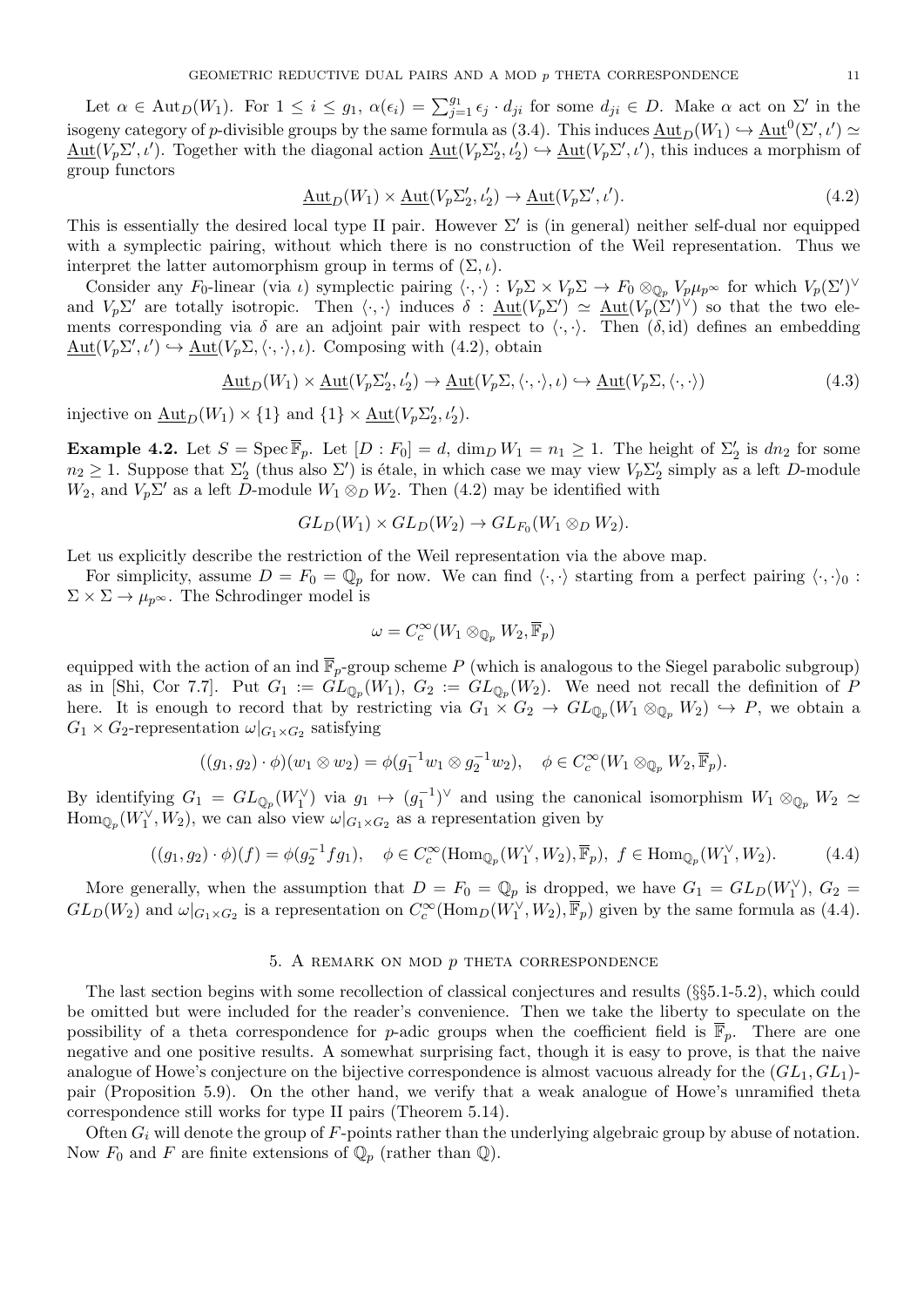5.1. Review of Howe's conjecture. Let  $(G_1, G_2)$  be a (classical) reductive dual pair of type 1 or 2 as in §3.1 or §4.1 which comes with an inclusion

$$
G_1 \times G_2 \hookrightarrow \mathrm{Sp}_{F_0}(W, \langle \cdot, \cdot \rangle).
$$

Write  $\tilde{G}_1$  (resp.  $\tilde{G}_2$ ) for the preimage of  $G_1 \times \{1\}$  (resp.  $\{1\} \times G_2$ ) via the classical double covering  $\text{Sp}_{F_0}(W,\langle \cdot, \cdot \rangle) \to \text{Sp}_{F_0}(W,\langle \cdot, \cdot \rangle)$ . The subgroup of  $\text{Sp}_{F_0}(W,\langle \cdot, \cdot \rangle)$  generated by  $G_1$  and  $G_2$  is denoted  $G_1G_2$ . It is known ([MVW87, Ch2,III.1]) that

**Lemma 5.1.** Let  $\widetilde{g}_1, \widetilde{g}_2 \in \text{Sp}_{F_0}(W, \langle \cdot, \cdot \rangle)$  with images  $g_1, g_2$  in  $\text{Sp}_{F_0}(W, \langle \cdot, \cdot \rangle)$ , respectively. If  $g_1g_2 = g_2g_1$ <br>then  $\widetilde{g}_1 \widetilde{g}_2 = \widetilde{g}_2 \widetilde{g}_1$ then  $\widetilde{g}_1\widetilde{g}_2 = \widetilde{g}_2\widetilde{g}_1$ .

In particular,  $G_1$  and  $G_2$  are centralizing each other in  $Sp_{F_0}(W,\langle\cdot,\cdot\rangle)$ . Thus the pullback of the Weil representation via

$$
\widetilde{G}_1 \times \widetilde{G}_2 \overset{\text{product}}{\rightarrow} \widetilde{G}_1 \widetilde{G}_2 \hookrightarrow \widetilde{\text{Sp}}_{F_0}(W, \langle \cdot, \cdot \rangle)
$$

makes a good sense and is going to be written as  $\omega|_{\widetilde{G}_1 \times \widetilde{G}_2}$ . Define

$$
R(\widetilde{G}_1\widetilde{G}_2)=\{\pi_1\otimes\pi_2\in\mathrm{Irr}(\widetilde{G}_1\times\widetilde{G}_2)\,|\,\mathrm{Hom}_{\widetilde{G}_1\times\widetilde{G}_2}(\omega|_{\widetilde{G}_1\times\widetilde{G}_2},\pi_1\otimes\pi_2)\neq 0\}.
$$

For  $i = 1, 2$ , let  $R(G_i)$  denote the image of  $R(G_1G_2)$  in  $\text{Irr}(G_i)$  under the projection  $\pi_1 \otimes \pi_2 \mapsto \pi_i$ . The following theorem was conjectured by Howe in [How79, §6] (also see [MVW87, III.2]). Parts (i) and (ii) were established by Waldspurger ([Wal90]) and Minguez ([Min08a]), respectively.

Theorem 5.2. Suppose that either

- (i) F has residue field characteristic different from 2 or (ii)  $(G_1, G_2)$  is a type 2 pair.
- Then  $R(\widetilde{G}_1\widetilde{G}_2)$  is a graph of bijection in  $R(\widetilde{G}_1) \times R(\widetilde{G}_2)$ .

Remark 5.3. Note that we only consider F as a finite extension of  $\mathbb{Q}_p$ . The function field case of the conjecture is known to be true except type I pairs with  $char F = 2$ .

5.2. Howe's conjecture in the unramified case. This subsection follows [How79, §7], where the reader can find more detail. Assume that F is an unramified extension of  $F_0$ , that  $G_1$ ,  $G_2$  are unramified groups, that D splits over F, and that the residue field characteristic of F is odd. Then there exists an  $\mathcal{O}_{F_0}$ -lattice  $\Lambda \subset W$  which is self-dual with respect to  $\langle \cdot, \cdot \rangle$ . Set  $J := \text{Sp}_{\mathcal{O}_{F_0}}(\Lambda, \langle \cdot, \cdot \rangle)$  and J to be the preimage of J in  $\text{Sp}_{F_0}(W,\langle\cdot,\cdot\rangle)$ . Then  $J \simeq J \times \{1,-1\}$ . Let  $K_i \subset G_i$  be a hyperspecial maximal compact subgroup for  $i = 1, 2$ . By conjugation one can assume that  $K_1, K_2 \subset J$ . Thereby the inclusions  $K_i \hookrightarrow G_i$  are obtained. Following Howe, define for  $i = 1, 2$ ,

$$
R(\widetilde{G}_i, K_i) := \{ \pi_i \in \text{Irr}(\widetilde{G}_i) : \ \pi_i^{K_i} \neq 0 \}
$$

$$
R(\widetilde{G}_1\widetilde{G}_2, K_1K_2) := \{ (\pi_1, \pi_2) \in R(\widetilde{G}_1\widetilde{G}_2) : \ \pi_i^{K_i} \neq 0, \ i = 1, 2 \}.
$$

Let  $\mathscr{H}(\widetilde{G}_i//K_i)$  denote the Hecke algebra of  $K_i$ -bi-invariant C-valued functions on  $\widetilde{G}_i$ . Each element of  $\mathscr{H}(\widetilde{G}_i//K_i)$  defines an endomorphism of  $(\omega|_{\widetilde{G}_1\times \widetilde{G}_2})^{K_1K_2}$ .

Theorem 5.4. ([How79, Thm 7.1], cf. [MVW87, §5])

- (i)  $R(\widetilde{G}_1\widetilde{G}_2, K_1K_2)$  is a graph of bijection in  $R(\widetilde{G}_1, K_1) \times R(\widetilde{G}_2, K_2)$ .
- (ii) Suppose  $(\pi_1, \pi_2) \in R(G_1G_2)$ . Then  $\pi_1 \in R(G_1, K_1)$  if and only if  $\pi_2 \in R(G_2, K_2)$ .
- (iii) The images of  $\mathscr{H}(\tilde{G}_i, K_i)$  in  $\text{End}_{\mathbb{C}}((\omega|_{\tilde{G}_1 \times \tilde{G}_2})^{K_1K_2})$  are the same for  $i = 1, 2$ .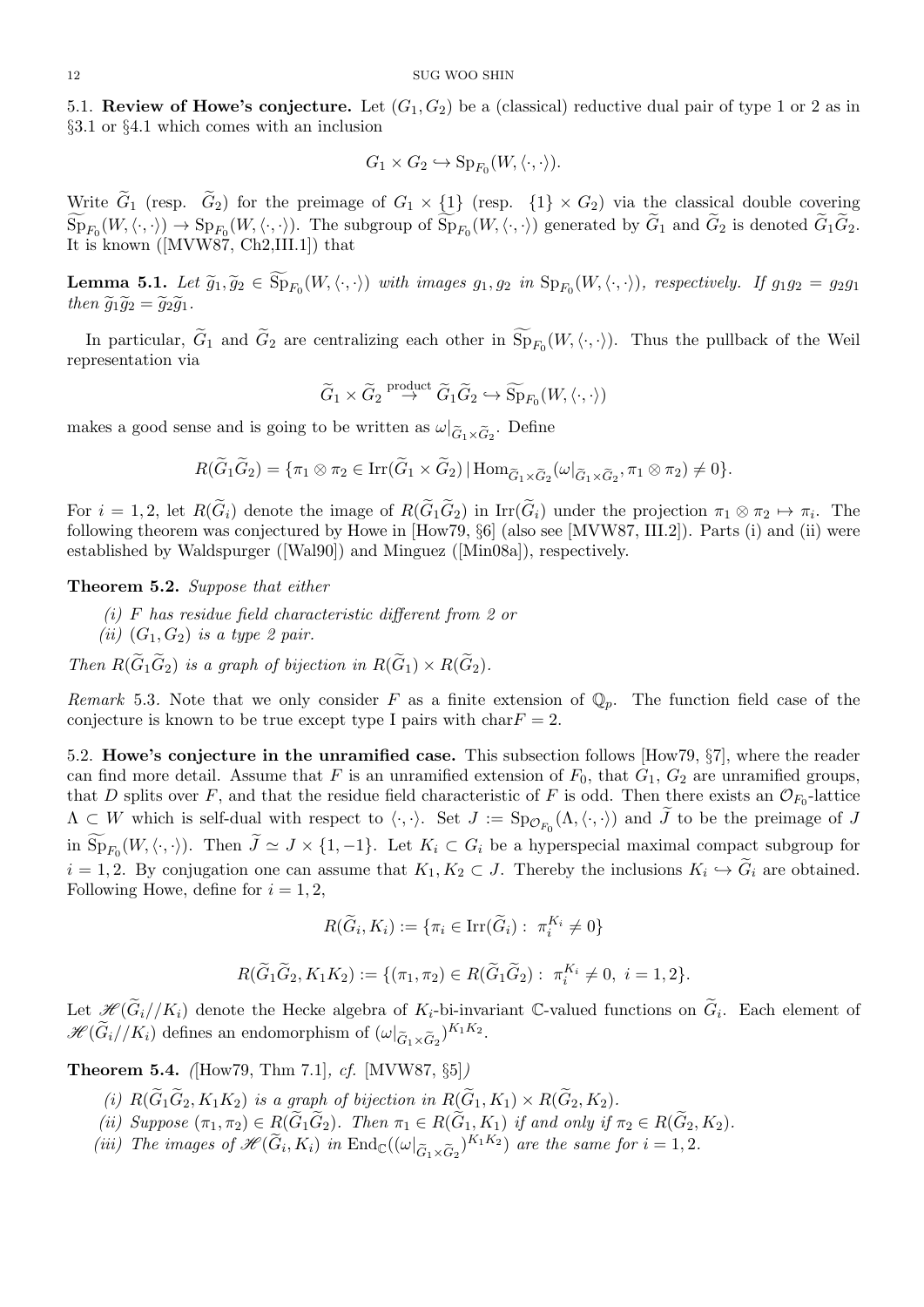5.3. Commuting elements in the metaplectic group. In order to formulate a theta correspondence in our geometric context, it is fundamental to have the analogue of Lemma 5.1 for  $\text{Mp}(V_pA, \tilde{e}_p^L)$  and  $\text{Sp}(V_pA, \tilde{e}_p^L)$ .<br>We will state this as a hypothesis. Becall from [Shi, 85, 1, 85, 5] that for  $(A, \overline{I})$  (as i We will state this as a hypothesis. Recall from [Shi, §5.1, §5.5] that for  $(A, L)$  (as in this article) there is a natural sequence of group functors on  $(\text{Sch}/S)$ 

$$
1 \to \mathbb{G}_m \to \underline{\mathrm{Mp}}(V_p A, \hat{e}_p^L) \to \underline{\mathrm{Sp}}(V_p A, \hat{e}_p^L) \to 1,
$$

whose T-valued points yield an exact sequence of groups for each S-scheme T. For a p-divisible group  $\Sigma$ with a perfect alternating pairing  $\langle \cdot, \cdot \rangle : \Sigma \times \Sigma \to \mu_{p^{\infty}}$  over S there is a similar sequence

$$
1 \to \mathbb{G}_m \to \underline{\mathrm{Mp}}(V_p \Sigma, \langle \cdot, \cdot \rangle) \to \underline{\mathrm{Sp}}(V_p \Sigma, \langle \cdot, \cdot \rangle) \to 1.
$$

**Hypothesis** 5.5. Let  $\widetilde{g}_1, \widetilde{g}_2 \in \text{Mp}(V_pA, \widetilde{e}_p^L)(T)$  for an S-scheme T. If the images of  $\widetilde{g}_1$  and  $\widetilde{g}_2$  in  $\text{Sp}(V_pA, \widetilde{e}_p^L)(T)$ commute then  $\tilde{g}_1 \tilde{g}_2 = \tilde{g}_2 \tilde{g}_1$ . The same holds with  $(V_p \Sigma, \langle \cdot, \cdot \rangle)$  in place of  $(V_p A, \tilde{e}_p^L)$ .

The same analogue for  $Mp(VA, \tilde{e}^L)$  should follow from the hypothesis at every prime p. In this subsection<br>the hypothesis is always true, the following the conjecture that the hypothesis is always true. we focus on one prime p at a time. Although it is tempting to conjecture that the hypothesis is always true, we do not have good evidence other than analogy with the case of classical dual pairs. Nevertheless in some simple cases we can show:

## Lemma 5.6. Hypothesis 5.5 holds true

- (i) for  $\text{Mp}(V_pA, \hat{e}_p^L)(T)$  if p is invertible in S and there is a level structure  $\eta : V_p \simeq V_pA$  for a symplectic  $\mathbb{Q}$  water energy  $V$  with  $\langle \cdot, \cdot \rangle_{\mathbb{Q}} \times V_p \times \mathbb{Q}$  (of  $S \circ \mathbb{Q}$  is it is all some  $\eta$ ) o Q-vector space  $V_p$  with  $\langle \cdot, \cdot \rangle_{\psi} : V_p \times V_p \to \mathbb{G}_m$  (cf. §3.3, [Shi, §6.2]), or
- (ii) for  $\underline{\mathrm{Mp}}(V_p\Sigma,\langle\cdot,\cdot\rangle)$  if S is an  $\mathbb{F}_p$ -scheme and  $\Sigma$  is an ordinary p-divisible group over  $\mathbb{F}_p$ , or
- (iii) for  $\text{Mp}(V_pA, \hat{e}_p^L)(T)$  if S and  $(\Sigma, \langle \cdot, \cdot \rangle)$  are as in (ii) and there is a level structure  $\zeta : V_p \Sigma \simeq V_pA$  $(cf.$  [Shi, §6.3]).

*Proof.* We may assume that T is connected. In case (i),  $\underline{\text{Mp}}(V_pA, \hat{e}_p^L)$  may be identified with the classi-<br>cal moteologie group  $\underline{\text{Mp}}(V \to \cdot)$  (or a constant group gehome) for which the esception is well know cal metaplectic group  $Mp(V_p,\langle\cdot,\cdot\rangle_\psi)$  (as a constant group scheme), for which the assertion is well known ([MVW87, Ch 2, Lem II.5]). In case (ii), the proof is obvious as  $Mp(V_p\Sigma,\langle\cdot,\cdot\rangle) \simeq \mathbb{G}_m \times Sp(V_p\Sigma,\langle\cdot,\cdot\rangle)$  ([Shi, Cor 7.8]). It is easy to deduce (iii) from (ii).  $\Box$ 

In the notation of Lemmas 3.11 and 4.1, let  $G_1$  (resp.  $G_2$ ) denote the pullback of  $M_p(V_pA, \hat{e}_p)$ <br>in  $(H_1 \leftrightarrow H_2)$  is  $S_p(V_A A, \hat{e}_p)$  (resp. 11) is  $\Lambda_{p+1}(V_A A, \hat{e}_p)$  is a  $\Lambda_{p+1}(V_A A, \hat{e}_p)$ ) for two In the notation of Lemmas 3.11 and 4.1, let  $\tilde{G}_1$  (resp.  $\tilde{G}_2$ ) denote the pullback of  $Mp(V_pA, \tilde{e}^L)$  along  $\underline{\mathrm{Aut}}_D(W_1,\langle\cdot,\cdot\rangle_1)\times\{1\}\hookrightarrow \underline{\mathrm{Sp}}(V_pA,\hat{e}^L)$  (resp.  $\{1\}\times\underline{\mathrm{Aut}}(V_pA_2,\hat{e}^{L_2,\text{Weil}},\iota_2)\hookrightarrow \underline{\mathrm{Sp}}(V_pA,\hat{e}^L)$ ) for type I pairs<br>and along Aut  $(W_1)\times\{1\}$ ,  $\mathrm{Sc}(V_A,\hat{e}^{L_1})$  (resp.  $\{1\}\times\mathrm{Aut}(V_{A_1})\times\mathrm$ and along  $\underline{\mathrm{Aut}}_D(W_1) \times \{1\} \to \underline{\mathrm{Sp}}(V_p A, \hat{e}^L)$  (resp.  $\{1\} \times \underline{\mathrm{Aut}}(V'_2, \iota_2) \to \underline{\mathrm{Sp}}(V_p A, \hat{e}^L)$ ) for type II pairs. Thus  $\widetilde{\approx}$  $\widetilde{G}_1$  and  $\widetilde{G}_2$  are subgroup functors of  $\underline{\mathrm{Mp}}(V_pA, \widehat{e}^L)$ . We have a similar definition of  $\widetilde{G}_1$  and  $\widetilde{G}_2$  in the setting of a divisible groups of  $(A, 2)$ of *p*-divisible groups, cf.  $(4.3)$ .

**Corollary 5.7.** Suppose that Hypothesis 5.5 is true for  $(A, L)$  or  $(\Sigma, \langle \cdot, \cdot \rangle)$ . (For instance suppose that one of the conditions of Lemma 5.6 holds.) Then  $\widetilde{G}_1$  and  $\widetilde{G}_2$  defined above commute.

*Proof.* This is immediate since the images of  $\tilde{G}_1$  and  $\tilde{G}_2$  in  $\underline{\mathrm{Sp}}(V_pA, \tilde{e}_p^L)$  commute by construction.

Remark 5.8. Deligne informed us that Hypothesis 5.5 is false for an arbitrary metaplectic group. More precisely, let G be a connected reductive group, say over  $\mathbb{Q}_p$ . Let  $\tilde{G} \to G(\mathbb{Q}_p)$  be an arbitrary metaplectic extension of  $G(\mathbb{Q}_p)$  by  $\mathbb{G}_m$  or  $\mu_n$  for some  $n \geq 2$ . Then there are counterexamples where  $\widetilde{g}_1, \widetilde{g}_2$  commute in  $\widetilde{G}$ but their images in  $G(\mathbb{Q}_p)$  do note commute. In this regard, the double covering of a symplectic group may be somewhat special, and we are hoping that its generalization  $\underline{\mathrm{Mp}}(V_pA, \hat{e}_p^L)$  also has this special property.

5.4. Quotients of the mod  $p$  Weil representation of a  $p$ -adic metaplectic group. Here we explore a mod p analogue of Howe's conjecture for p-adic groups. A mod l analogue of Howe's conjecture for a prime  $l \neq p$  was considered in [Min08b]. Interestingly Minguez observed that there is a counterexample to the naive analogue of Theorem 5.2 in the mod  $l$  setting when  $l$  is not a so-called banal prime.

In the mod  $p$  case the problem is even more serious. The naive analogue of Theorem 5.2 hopelessly fails already in the case of the most elementary type II pair  $(GL_1(\mathbb{Q}_p), GL_1(\mathbb{Q}_p))$ . To study this case, put  $k := \overline{\mathbb{F}}_p$  and recall that recall that  $\omega = C_c^{\infty}(\mathbb{Q}_p, k)$  is a representation of  $GL_1(\mathbb{Q}_p) \times GL_1(\mathbb{Q}_p)$  such that  $((g_1, g_2) \cdot \phi)(g) = \phi(g_2^{-1}gg_1)$  (Example (4.2)). For our purpose it suffices to consider the first copy of  $GL_1(\mathbb{Q}_p)$ , and we will view  $\omega$  as a  $GL_1(\mathbb{Q}_p)$ -representation as such.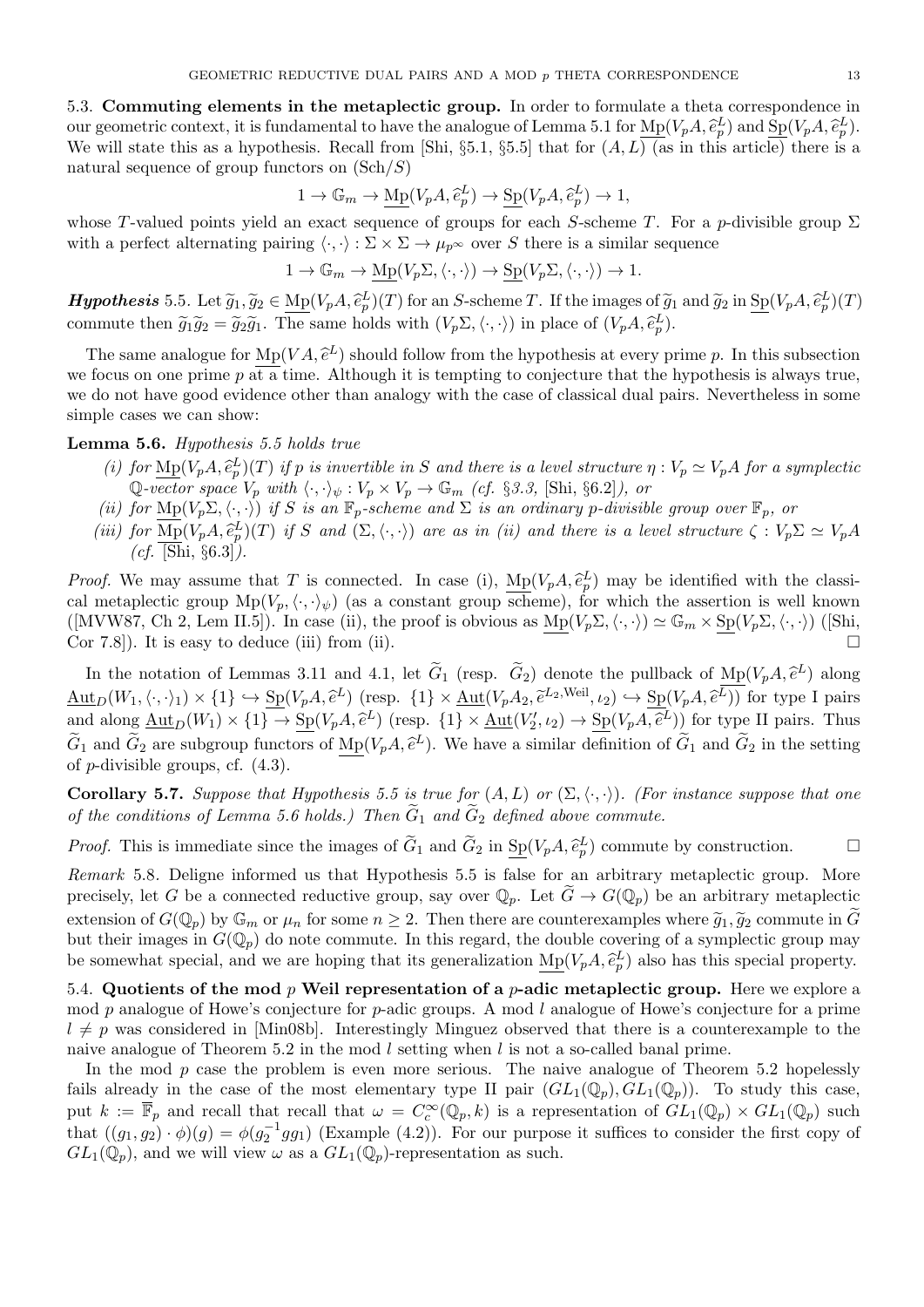**Proposition 5.9.** Let V be a nonzero finite dimensional smooth representation of  $GL_1(\mathbb{Q}_p)$ .

- (i) Any  $k[GL_1(\mathbb{Q}_p)]$ -linear map  $C_c^{\infty}(\mathbb{Q}_p^{\times}, k) \to V$  is zero for each V.
- (ii) Any nonzero  $k[GL_1(\mathbb{Q}_p)]$ -linear map  $\omega = C_c^{\infty}(\mathbb{Q}_p, k) \to V$  has 1-dimensional image which is the trivial representation of  $GL_1(\mathbb{Q}_p)$ .

Proof. (i) Let  $\xi: C_c^{\infty}(\mathbb{Q}_p^{\times}, k) \to V$  be a  $k[GL_1(\mathbb{Q}_p)]$ -linear map. It suffices to prove that there exists  $N \geq 1$ such that  $\xi(\text{char}_{a(1+p^n\mathbb{Z}_p)})=0$  for all  $a \in \mathbb{Q}_p^{\times}$  and all  $n \geq N$ . As V is smooth, there exists  $m \geq 1$  such that  $1 + p^m \mathbb{Z}_p$  acts trivially on V. Take any  $n \geq m$ . Let  $b_0, ..., b_{p-1}$  be any coset representatives for  $(1+p^n\mathbb{Z}_p)/(1+p^{n+1}\mathbb{Z}_p)$ . Then

$$
\xi(\text{char}_{a(1+p^n\mathbb{Z}_p)}) = \sum_{i=0}^{p-1} \xi(\text{char}_{ab_i(1+p^{n+1}\mathbb{Z}_p)}) = \sum_{i=0}^{p-1} b_i^{-1} \cdot \xi(\text{char}_{a(1+p^{n+1}\mathbb{Z}_p)}) = \sum_{i=0}^{p-1} \xi(\text{char}_{a(1+p^{n+1}\mathbb{Z}_p)}) = 0.
$$

(ii) Let 1 denotes the trivial representation of  $GL_1(\mathbb{Q}_p)$ . The map  $\omega \to 1$  by  $\phi \mapsto \phi(0)$  induces an exact sequence of  $k[GL_1(\mathbb{Q}_p)]$ -modules

$$
0\to C_c^\infty(\mathbb{Q}_p^\times,k)\to\omega\to\mathbf{1}\to0.
$$

This and the assertion (i) imply (ii).  $\Box$ 

Remark 5.10. If  $k = \mathbb{C}$  then any continuous character  $\chi : \mathbb{Q}_p^{\times} \to \mathbb{C}^{\times}$  is realized as a quotient of  $C_c^{\infty}(\mathbb{Q}_p^{\times}, \mathbb{C})$ (with multiplicity one). If  $\mu$  is a C-valued Haar measure on  $\mathbb{Q}_p^{\times}$  then  $\phi \mapsto \int_{\mathbb{Q}_p^{\times}} \phi(x) \chi^{-1}(x) d\mu$  exhibits a nonzero map in  $\text{Hom}_{\mathbb{Q}_p^{\times}}(C_c^{\infty}(\mathbb{Q}_p^{\times}, \mathbb{C}), \chi)$ . See [MVW87, Ch 3, Lem 2.3] for the study of quotients of  $C_c^{\infty}(GL_n(\mathbb{Q}_p),\mathbb{C}),$  where a C-valued Haar measure on  $GL_n(\mathbb{Q}_p)$  is indispensable. The case  $k=\overline{\mathbb{F}}_p$  is special due to the lack of an  $\overline{\mathbb{F}}_p$ -valued Haar measure. Indeed, the argument of Proposition 5.9.(i) essentially proves the nonexistence of an  $\overline{\mathbb{F}}_p$ -valued Haar measure on any pro-*p* subgroup of  $\mathbb{Q}_p^{\times}$ .

The above proposition tells us that in the mod  $p$  setting, there are no interesting naive analogues of  $R(G_1G_2)$  and  $R(G_1G_2, K_1K_2)$ . We do not know how to overcome this difficulty and make a plausible conjecture in a similar spirit as Howe's conjecture: Even if we allow  $\pi_1$  and  $\pi_2$  to be *reducible* representations of finite length, the mod p Weil representation still has few quotients of the form  $\pi_1 \otimes \pi_2$ . It is not immediately clear whether replacing Hom with Ext would help.

5.5. A weak analogue of Howe's conjecture in the unramified case. Despite the negative result of §5.4, we would like to ask (cf. Remark 5.15)

Question 5.11. Is a suitable analogue of Theorem 5.4 true in the mod p case?

The aim of this subsection is to verify a weak analogue of Theorem 5.4.(iii) for ordinary type II pairs. More precisely we will show that the Weil representation admits a finite filtration whose quotients have the property described in Theorem 5.4.(iii). (In fact we prove slightly more; see Theorem 5.14 below.) Our argument was inspired by [MVW87] and [Min08a].

Assume that  $n_1 \geq n_2 \geq 1$ . Let us set up some notation.

- F is a finite extension of  $\mathbb{Q}_p$  with valuation  $v_F : F^\times \to \mathbb{Z}$ ; its ring of integers is  $\mathcal{O}_F$ .
- $G_i := GL_{n_i}(F)$ ,  $K_i := GL_{n_i}(\mathcal{O}_F)$  for  $i = 1, 2$ .
- $H_r := GL_r(F)$ ,  $U_r := GL_r(\mathcal{O}_F)$  (where  $0 \le r \le n_2$ ), agreeing  $H_0 = U_0 = \{1\}$ .
- $M_{n_i-r,r} := H_{n_i-r} \times H_r, K_{n_i-r,r} := U_{n_i-r} \times U_r.$
- $T_i$  is the diagonal maximal torus of  $G_i$  for  $i = 1, 2$ .
- $S_r$  is the diagonal maximal torus of  $H_r$ .
- $B_1$  (resp.  $B_2$ ) is the Borel subgroup of upper (resp. lower) triangular matrices in  $G_1$  (resp.  $G_2$ ).
- $B_r^+$  (resp.  $B_r^-$ ) is the Borel subgroup of upper (resp. lower) triangular matrices in  $H_r$ .
- $\Phi_i$  is the set of  $B_i$ -positive roots of  $T_i$  in  $G_i$  for  $i = 1, 2$ .
- $\Phi_r^+$  (resp.  $\Phi_r^-$ ) is the set of  $B_r^+$ -positive (resp.  $B_r^-$ -positive) roots of  $T_r$  in  $H_r$ .
- All Hecke algebras and spaces of functions (e.g.  $C^{\infty}(G_1)$ ) will have coefficients in  $k = \overline{\mathbb{F}}_p$ . The reference to k will be omitted most of the time.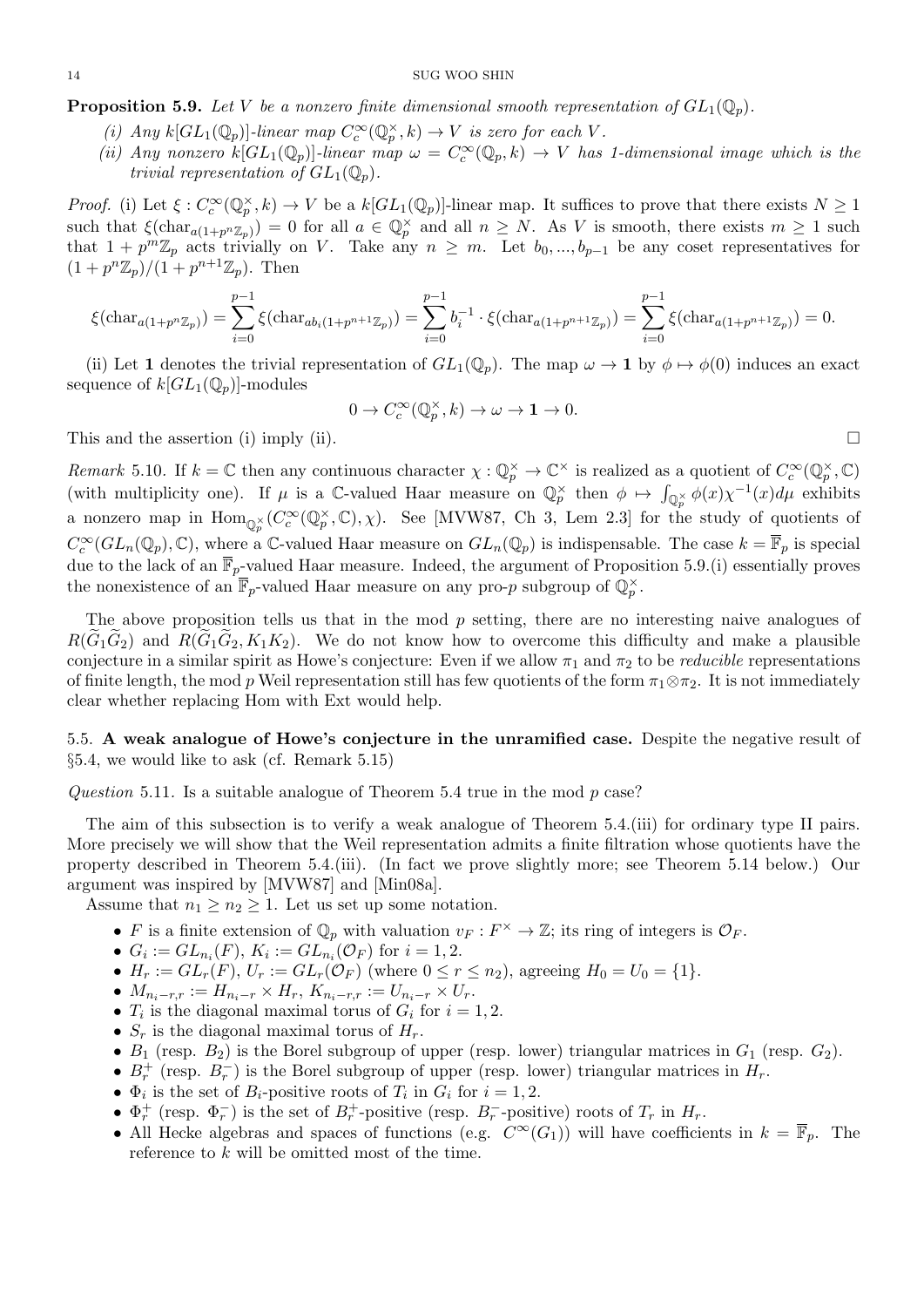Let  $\omega|_{G_1\times G_2}$  denote the restricted Weil representation at the end of Example 4.2 (with  $D = F$ ). By choosing a basis of  $W_1^{\vee}$  and  $W_2$  in that example, we can identify  $\omega|_{G_1 \times G_2} = C_c^{\infty}(M_{n_1,n_2}(F), k)$  with  $G_1 \times G_2$ -action described by

$$
((g_1, g_2)\phi)(x) = \phi(g_2^{-1}xg_1), \quad \forall x \in M_{n_1, n_2}(F).
$$

For  $0 \leq r \leq n_2 + 1$ , let  $\Omega_r$  denote the k-subspace of  $\omega|_{G_1 \times G_2}$  consisting of functions supported on  $n_1 \times n_2$ -matrices of rank  $\geq r$ . Then there is a  $G_1 \times G_2$ -stable filtration

$$
\{0\} = \Omega_{n_2+1} \subsetneq \Omega_{n_2} \subsetneq \Omega_{n_2-1} \subsetneq \cdots \subsetneq \Omega_1 \subsetneq \Omega_0 = \omega|_{G_1 \times G_2}.
$$

Then the space of  $K_1 \times K_2$ -invariant vectors on quotients are equipped with Hecke actions

$$
\mathcal{H}(G_1, K_1) \times \mathcal{H}(G_2, K_2) \to \text{End}_k((\Omega_r/\Omega_{r+1})^{K_1 \times K_2}).
$$
\n
$$
(5.1)
$$

For  $0 \le r \le n$ , let  $\mu_r$  denote the  $H_r \times H_r$ -representation on  $C_c^{\infty}(H_r, k)$ , where the action is given by

$$
((h_1, h_2) \cdot \phi)(h) = \phi(h_2^{-1}hh_1).
$$

Observe that  $\mu_r^{U_r \times U_r} = C_c^{\infty}(U_r \backslash H_r / U_r, k)$  comes equipped with a natural action of  $\mathscr{H}(H_r, U_r) \times \mathscr{H}(H_r, U_r)$ . Let # denote the order 2 automorphism of  $\mathcal{H}(H_r, U_r)$  induced by  $g \mapsto g^{-1}$  on  $H_r$ .

**Lemma 5.12.** For every  $f \in \mathcal{H}(H_r, U_r)$ , the actions of  $(f, 1)$  and  $(1, f^{\#})$  on  $\mu_r^{U_r \times U_r}$  are the same.

*Proof.* Take  $V_1 = V_2 = 1$  in [Her, Prop 6.2]. Note that our action of  $\mathcal{H}_k(H_r, U_r) \times \{1\}$  is a left action, which differs from Herzig's right action by  $f \mapsto f^{\#}$ .  $\#$ .

**Lemma 5.13.** For every  $0 \le r \le n_2$ , there is an isomorphism of  $G_1 \times G_2$ -representations

$$
\Omega_r/\Omega_{r+1} \simeq \mathrm{Ind}_{P_{n_2-r,r}^+ \times P_{n_2-r,r}^-}^{G_1 \times G_2} (\mathbf{1} \otimes \mu_r).
$$

*Proof.* It is enough to observe that Lemme 1.3 and the paragraph above Définition 2.1 of [Min08a] carry over to the case of  $\overline{\mathbb{F}}_p$ -coefficients. Note that our  $G_1$  (resp.  $G_2$ ) is his  $G'_m$  (resp.  $G_n$ ).

There are partial Satake transforms (as  $\mathscr{S}_{G}^{M}$  of [Her, §2.3])

$$
\mathcal{S}_i : \mathcal{H}(G_i, K_i) \hookrightarrow \mathcal{H}(M_{n_i-r,r}, K_{n_i-r,r}), \quad i = 1, 2
$$

defined with respect to  $B_i$ . (In other words, require the P of [Her, §2.3] to contain  $B_i$ .) Define

$$
S_r^- := \{ t \in S_r : v_F(\alpha(t)) \le 0, \ \forall \alpha \in \Phi_r^+ \}
$$
\n(5.2)

and also  $S_r^+$ , using  $\Phi_r^-$  in place of  $\Phi_r^+$ . Let  $\mathscr{H}_{S_r}^-$  denote the subalgebra of  $\mathscr{H}_{S_r}(1) = C^\infty((GL_1(F)/GL_1(\mathcal{O}_F))^r)$ consisting of functions whose supports are contained in  $S_r^-$ . Similarly define  $\mathscr{H}_{S_r}^+$ ,  $\mathscr{H}_{T_1}^-$ , and  $\mathscr{H}_{T_2}^+$  replacing  $\Phi_r^+$  in (5.2) respectively with  $\Phi_r^-$ , the set of  $B_1 \cap M_{n_1-r,r}$ -positive roots, and the set of  $B_2 \cap M_{n_2-r,r}$ -positive roots. Consider the diagram

$$
\mathcal{H}(M_{n_i-r,r}, K_{n_i-r,r}) \xrightarrow{\exists ! \mathcal{F}_i} \mathcal{H}(H_r, U_r)
$$
\n
$$
\downarrow \sim \qquad \qquad \downarrow \sim
$$
\n
$$
\mathcal{H}_{T_i}^* \xrightarrow{\qquad \qquad \downarrow} \mathcal{H}_{S_r}^*
$$
\n
$$
(5.3)
$$

where  $* = -$  if  $i = 1$  and  $* = +$  if  $i = 2$ . The vertical maps are the Satake isomorphisms of [Her11] with respect to  $B_i \cap M_{n_i-r,r}$  and  $B_r^*$ . The bottom horizontal arrow is induced by the inclusion

$$
S_r = GL_1(F)^r \hookrightarrow T_i = GL_1(F)^{n_i}, \quad (x_1, ..., x_r) \mapsto (x_1, ..., x_r, 1, ..., 1).
$$

Then there exists a unique map  $\mathcal{T}_i$  which makes the diagram commute. Now consider

$$
\mathcal{H}(G_1, K_1) \xrightarrow{\mathcal{S}_1} \mathcal{H}(M_{n_1-r,r}, K_{n_1-r,r}) \xrightarrow{\mathcal{J}_1} \mathcal{H}(H_r, U_r) \xrightarrow{\sim} \mathcal{H}_{S_r}^{-}
$$
\n
$$
\downarrow^{\#} \qquad \qquad \downarrow^{\#}
$$
\n
$$
\mathcal{H}(G_2, K_2) \xrightarrow{\mathcal{S}_2} \mathcal{H}(M_{n_2-r,r}, K_{n_2-r,r}) \xrightarrow{\mathcal{J}_2} \mathcal{H}(H_r, U_r) \xrightarrow{\sim} \mathcal{H}_{S_r}^{+}
$$
\n
$$
(5.4)
$$